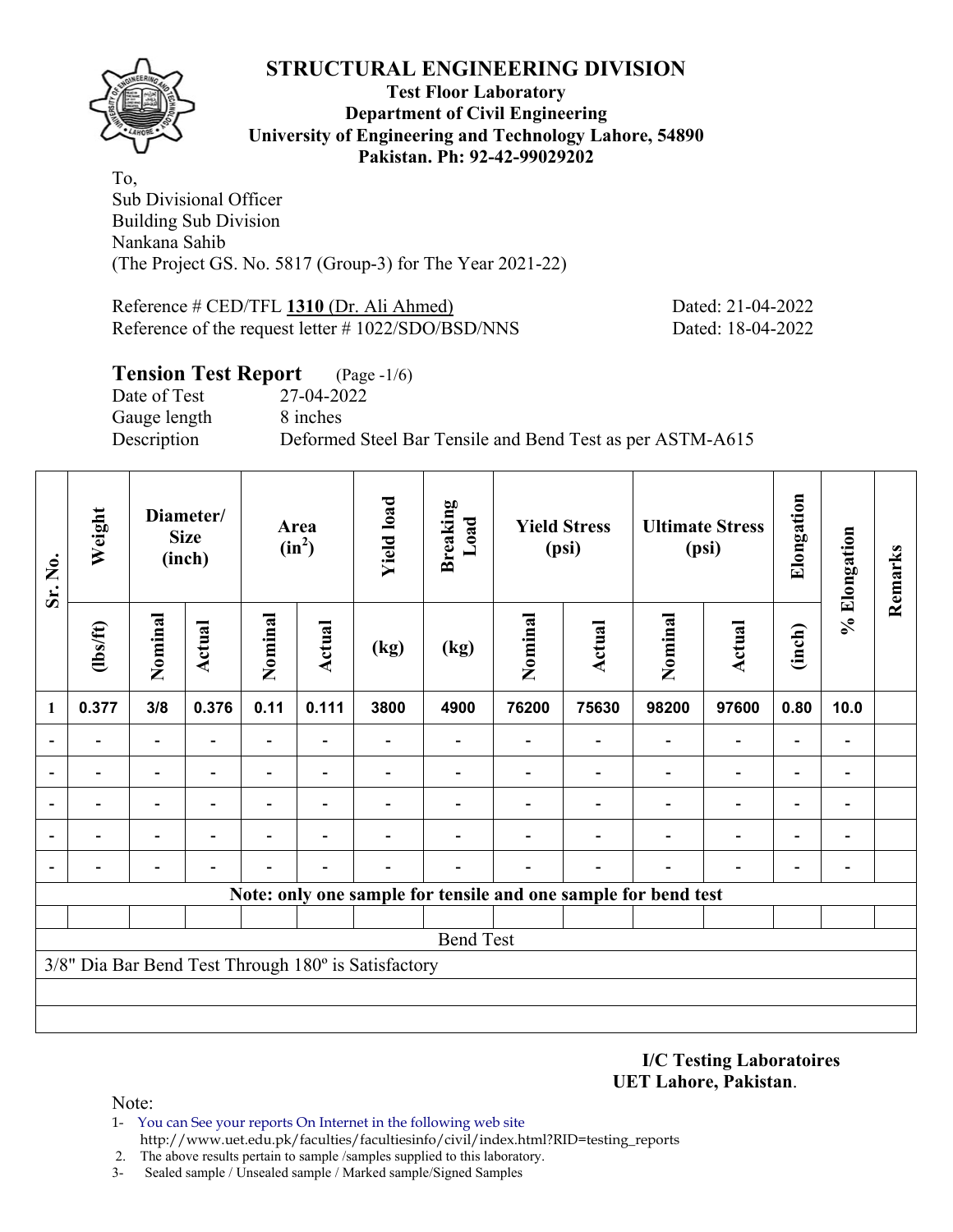

### **Test Floor Laboratory Department of Civil Engineering University of Engineering and Technology Lahore, 54890 Pakistan. Ph: 92-42-99029202**

To, Sub Divisional Officer Building Sub Division Nankana Sahib (The Project GS. No. 5817 (Group-2) for The Year 2021-22)

Reference # CED/TFL **1310** (Dr. Ali Ahmed) Dated: 21-04-2022 Reference of the request letter # 1020/SDO/BSD/NNS Dated: 18-04-2022

# **Tension Test Report** (Page -2/6) Date of Test 27-04-2022 Gauge length 8 inches Description Deformed Steel Bar Tensile and Bend Test as per ASTM-A615

| Sr. No.        | Weight         |                              | Diameter/<br><b>Size</b><br>(inch) |                          | Area<br>$(in^2)$ | <b>Yield load</b>                                   | <b>Breaking</b><br>Load |         | <b>Yield Stress</b><br>(psi)                                   |         | <b>Ultimate Stress</b><br>(psi) | Elongation               | % Elongation   | Remarks |
|----------------|----------------|------------------------------|------------------------------------|--------------------------|------------------|-----------------------------------------------------|-------------------------|---------|----------------------------------------------------------------|---------|---------------------------------|--------------------------|----------------|---------|
|                | $\frac{2}{10}$ | Nominal                      | Actual                             | Nominal                  | <b>Actual</b>    | (kg)                                                | (kg)                    | Nominal | <b>Actual</b>                                                  | Nominal | <b>Actual</b>                   | (inch)                   |                |         |
| 1              | 0.393          | 3/8                          | 0.383                              | 0.11                     | 0.115            | 3100                                                | 4800                    | 62200   | 59190                                                          | 96200   | 91700                           | 1.50                     | 18.8           |         |
|                |                | $\overline{\phantom{0}}$     |                                    |                          |                  |                                                     |                         |         |                                                                |         |                                 |                          |                |         |
| $\blacksquare$ | $\blacksquare$ | $\qquad \qquad \blacksquare$ |                                    | $\overline{\phantom{0}}$ |                  |                                                     |                         |         | $\blacksquare$                                                 |         | $\blacksquare$                  | $\overline{\phantom{0}}$ | $\blacksquare$ |         |
|                |                | $\qquad \qquad \blacksquare$ | ۰                                  | $\overline{a}$           | $\blacksquare$   |                                                     |                         |         |                                                                |         | $\blacksquare$                  | $\blacksquare$           |                |         |
|                |                | $\blacksquare$               |                                    |                          |                  |                                                     |                         |         |                                                                |         |                                 | $\blacksquare$           |                |         |
|                |                |                              |                                    |                          |                  |                                                     |                         |         |                                                                |         |                                 |                          |                |         |
|                |                |                              |                                    |                          |                  |                                                     |                         |         | Note: only one sample for tensile and one sample for bend test |         |                                 |                          |                |         |
|                |                |                              |                                    |                          |                  |                                                     |                         |         |                                                                |         |                                 |                          |                |         |
|                |                |                              |                                    |                          |                  |                                                     | <b>Bend Test</b>        |         |                                                                |         |                                 |                          |                |         |
|                |                |                              |                                    |                          |                  | 3/8" Dia Bar Bend Test Through 180° is Satisfactory |                         |         |                                                                |         |                                 |                          |                |         |
|                |                |                              |                                    |                          |                  |                                                     |                         |         |                                                                |         |                                 |                          |                |         |
|                |                |                              |                                    |                          |                  |                                                     |                         |         |                                                                |         |                                 |                          |                |         |

**I/C Testing Laboratoires UET Lahore, Pakistan**.

- 1- You can See your reports On Internet in the following web site http://www.uet.edu.pk/faculties/facultiesinfo/civil/index.html?RID=testing\_reports
- 2. The above results pertain to sample /samples supplied to this laboratory.
- 3- Sealed sample / Unsealed sample / Marked sample/Signed Samples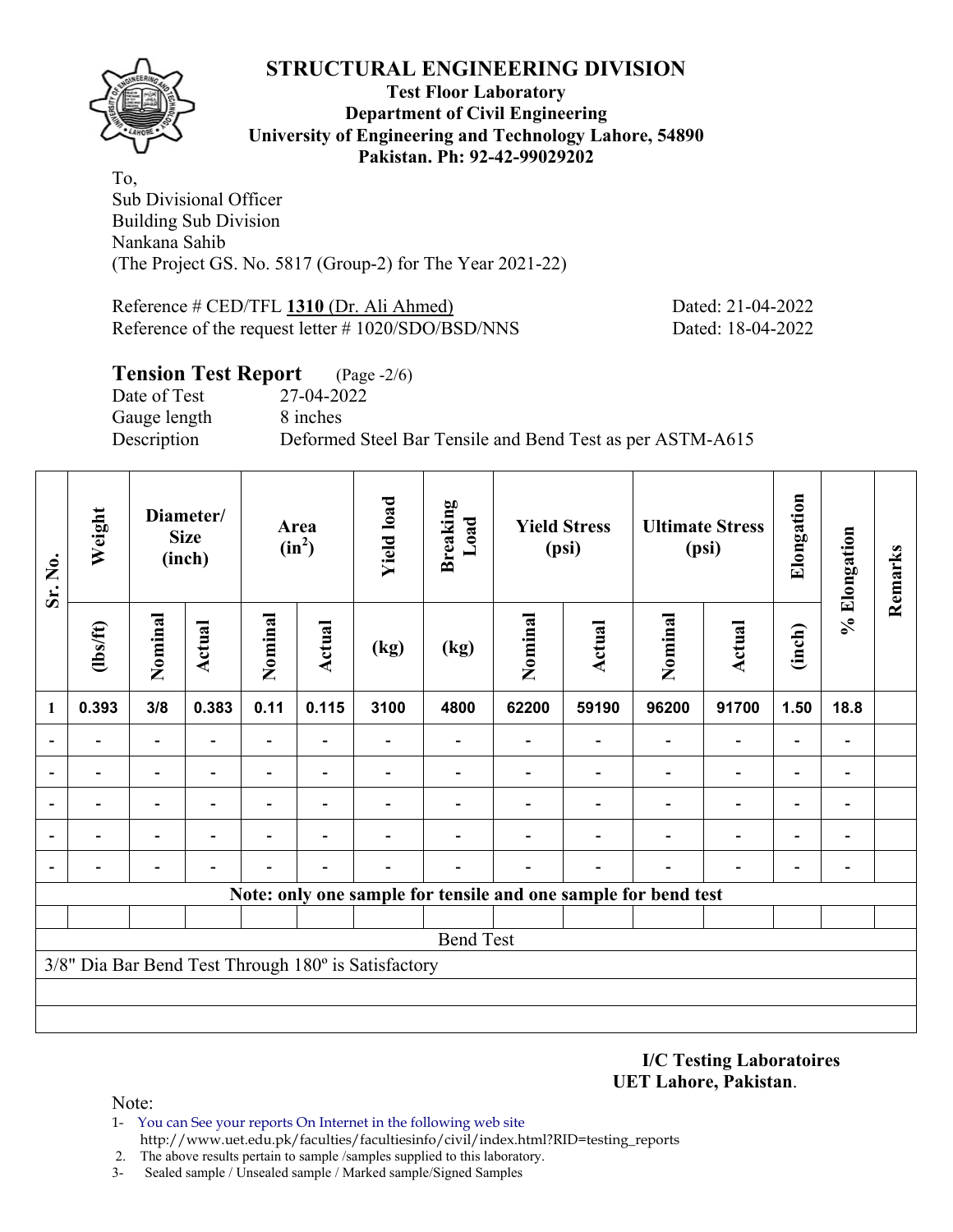

### **Test Floor Laboratory Department of Civil Engineering University of Engineering and Technology Lahore, 54890 Pakistan. Ph: 92-42-99029202**

To, Sub Divisional Officer Building Sub Division Nankana Sahib (The Project GS. No. 5817 (Group-1) for The Year 2021-22)

Reference # CED/TFL **1310** (Dr. Ali Ahmed) Dated: 21-04-2022 Reference of the request letter # 1019/SDO/BSD/NNS Dated: 18-04-2022

# **Tension Test Report** (Page -3/6) Date of Test 27-04-2022 Gauge length 8 inches Description Deformed Steel Bar Tensile and Bend Test as per ASTM-A615

| Sr. No.                  | Weight           |                              | Diameter/<br><b>Size</b><br>(inch) |                          | Area<br>$(in^2)$         | <b>Yield load</b>                                   | <b>Breaking</b><br>Load |         | <b>Yield Stress</b><br>(psi) |                                                                | <b>Ultimate Stress</b><br>(psi) | Elongation        | % Elongation | Remarks |
|--------------------------|------------------|------------------------------|------------------------------------|--------------------------|--------------------------|-----------------------------------------------------|-------------------------|---------|------------------------------|----------------------------------------------------------------|---------------------------------|-------------------|--------------|---------|
|                          | $\frac{2}{10}$   | Nominal                      | <b>Actual</b>                      | Nominal                  | <b>Actual</b>            | (kg)                                                | (kg)                    | Nominal | <b>Actual</b>                | Nominal                                                        | <b>Actual</b>                   | (inch)            |              |         |
| 1                        | 0.389            | 3/8                          | 0.382                              | 0.11                     | 0.114                    | 3000                                                | 4100                    | 60200   | 57850                        | 82200                                                          | 79100                           | 1.30              | 16.3         |         |
|                          |                  | $\overline{\phantom{0}}$     |                                    |                          |                          |                                                     |                         |         |                              |                                                                | $\overline{\phantom{0}}$        | $\overline{a}$    |              |         |
| $\overline{\phantom{0}}$ |                  | $\qquad \qquad \blacksquare$ |                                    | $\overline{\phantom{0}}$ | $\overline{\phantom{0}}$ |                                                     |                         |         |                              | $\blacksquare$                                                 | $\overline{a}$                  | $\qquad \qquad -$ |              |         |
|                          |                  | -                            | ٠                                  | $\overline{a}$           | $\overline{\phantom{0}}$ |                                                     |                         |         |                              |                                                                | $\overline{a}$                  | -                 |              |         |
|                          |                  | $\overline{a}$               |                                    |                          |                          |                                                     |                         |         |                              |                                                                | $\overline{\phantom{0}}$        | $\overline{a}$    |              |         |
|                          |                  |                              |                                    |                          |                          |                                                     |                         |         |                              |                                                                |                                 |                   |              |         |
|                          |                  |                              |                                    |                          |                          |                                                     |                         |         |                              | Note: only one sample for tensile and one sample for bend test |                                 |                   |              |         |
|                          |                  |                              |                                    |                          |                          |                                                     |                         |         |                              |                                                                |                                 |                   |              |         |
|                          | <b>Bend Test</b> |                              |                                    |                          |                          |                                                     |                         |         |                              |                                                                |                                 |                   |              |         |
|                          |                  |                              |                                    |                          |                          | 3/8" Dia Bar Bend Test Through 180° is Satisfactory |                         |         |                              |                                                                |                                 |                   |              |         |
|                          |                  |                              |                                    |                          |                          |                                                     |                         |         |                              |                                                                |                                 |                   |              |         |
|                          |                  |                              |                                    |                          |                          |                                                     |                         |         |                              |                                                                |                                 |                   |              |         |

**I/C Testing Laboratoires UET Lahore, Pakistan**.

- 1- You can See your reports On Internet in the following web site http://www.uet.edu.pk/faculties/facultiesinfo/civil/index.html?RID=testing\_reports
- 2. The above results pertain to sample /samples supplied to this laboratory.
- 3- Sealed sample / Unsealed sample / Marked sample/Signed Samples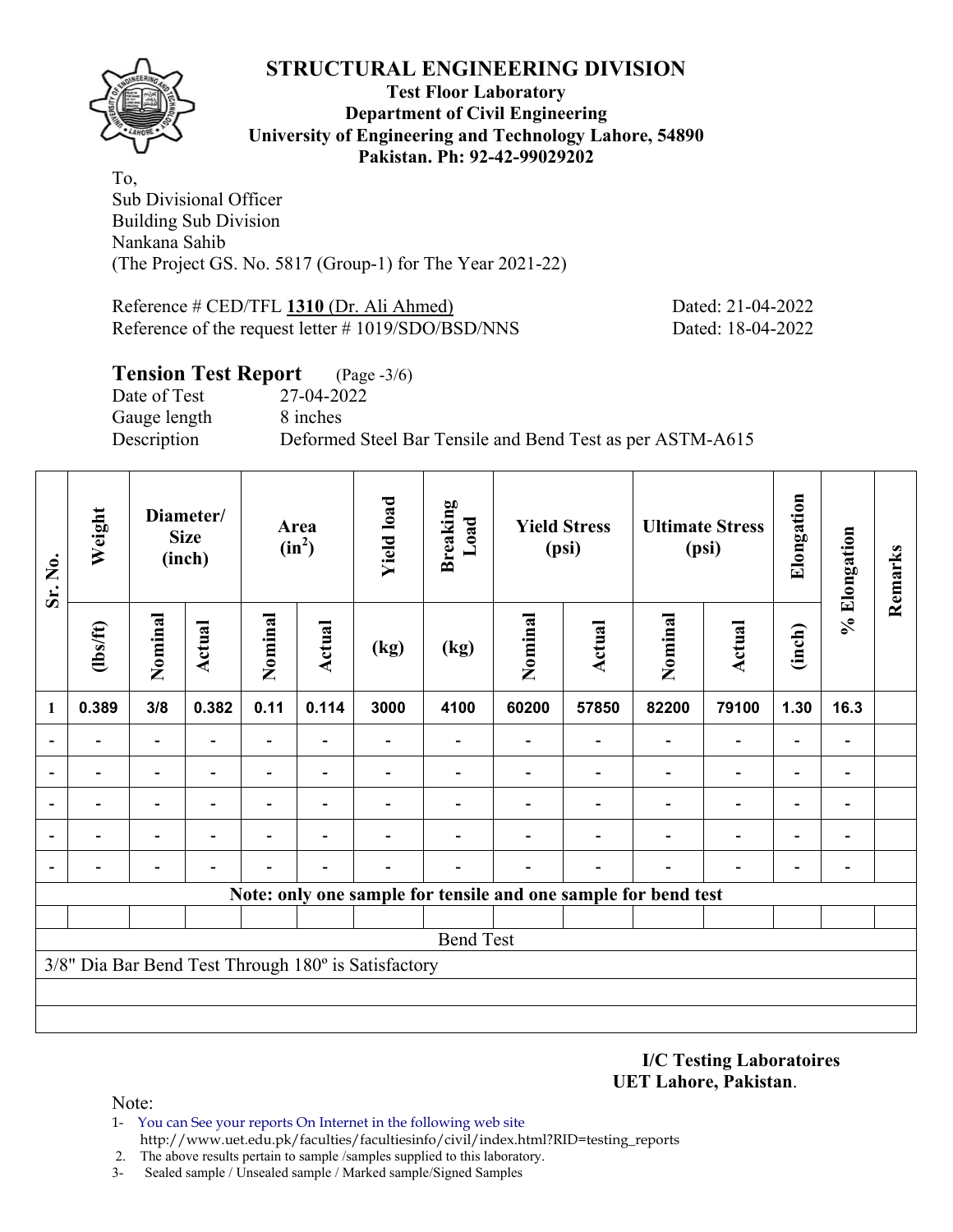

### **Test Floor Laboratory Department of Civil Engineering University of Engineering and Technology Lahore, 54890 Pakistan. Ph: 92-42-99029202**

To, Sub Divisional Officer Building Sub Division Nankana Sahib (The Project GS. No. 5817 (Group-2) for The Year 2021-22)

Reference # CED/TFL **1310** (Dr. Ali Ahmed) Dated: 21-04-2022 Reference of the request letter # 1021/SDO/BSD/NNS Dated: 18-04-2022

# **Tension Test Report** (Page -4/6) Date of Test 27-04-2022 Gauge length 8 inches Description Deformed Steel Bar Tensile and Bend Test as per ASTM-A615

| Sr. No.                  | Weight           |                              | Diameter/<br><b>Size</b><br>(inch) |                          | Area<br>$(in^2)$         | <b>Yield load</b>                                   | <b>Breaking</b><br>Load |         | <b>Yield Stress</b><br>(psi)                                   |                          | <b>Ultimate Stress</b><br>(psi) | Elongation               | % Elongation             | Remarks |
|--------------------------|------------------|------------------------------|------------------------------------|--------------------------|--------------------------|-----------------------------------------------------|-------------------------|---------|----------------------------------------------------------------|--------------------------|---------------------------------|--------------------------|--------------------------|---------|
|                          | $\frac{2}{10}$   | Nominal                      | Actual                             | Nominal                  | <b>Actual</b>            | (kg)                                                | (kg)                    | Nominal | Actual                                                         | Nominal                  | <b>Actual</b>                   | (inch)                   |                          |         |
| $\mathbf{1}$             | 0.390            | 3/8                          | 0.382                              | 0.11                     | 0.115                    | 3200                                                | 4900                    | 64200   | 61580                                                          | 98200                    | 94300                           | 1.50                     | 18.8                     |         |
| $\blacksquare$           |                  | $\blacksquare$               |                                    | $\blacksquare$           |                          |                                                     |                         |         |                                                                |                          |                                 |                          |                          |         |
| $\overline{\phantom{0}}$ |                  | $\qquad \qquad \blacksquare$ | $\overline{\phantom{0}}$           | $\overline{\phantom{0}}$ | $\overline{\phantom{0}}$ |                                                     |                         |         | $\overline{\phantom{0}}$                                       | $\overline{\phantom{0}}$ | $\overline{\phantom{0}}$        | $\overline{\phantom{0}}$ | $\blacksquare$           |         |
|                          |                  | $\overline{a}$               |                                    | $\overline{a}$           | $\overline{\phantom{0}}$ |                                                     |                         |         |                                                                |                          | $\overline{\phantom{0}}$        | $\overline{\phantom{0}}$ |                          |         |
|                          |                  | $\blacksquare$               |                                    |                          |                          |                                                     |                         |         |                                                                |                          |                                 | ٠                        |                          |         |
| $\overline{a}$           |                  | -                            |                                    |                          |                          |                                                     |                         |         |                                                                |                          |                                 |                          | $\overline{\phantom{0}}$ |         |
|                          |                  |                              |                                    |                          |                          |                                                     |                         |         | Note: only one sample for tensile and one sample for bend test |                          |                                 |                          |                          |         |
|                          |                  |                              |                                    |                          |                          |                                                     |                         |         |                                                                |                          |                                 |                          |                          |         |
|                          | <b>Bend Test</b> |                              |                                    |                          |                          |                                                     |                         |         |                                                                |                          |                                 |                          |                          |         |
|                          |                  |                              |                                    |                          |                          | 3/8" Dia Bar Bend Test Through 180° is Satisfactory |                         |         |                                                                |                          |                                 |                          |                          |         |
|                          |                  |                              |                                    |                          |                          |                                                     |                         |         |                                                                |                          |                                 |                          |                          |         |
|                          |                  |                              |                                    |                          |                          |                                                     |                         |         |                                                                |                          |                                 |                          |                          |         |

**I/C Testing Laboratoires UET Lahore, Pakistan**.

- 1- You can See your reports On Internet in the following web site http://www.uet.edu.pk/faculties/facultiesinfo/civil/index.html?RID=testing\_reports
- 2. The above results pertain to sample /samples supplied to this laboratory.
- 3- Sealed sample / Unsealed sample / Marked sample/Signed Samples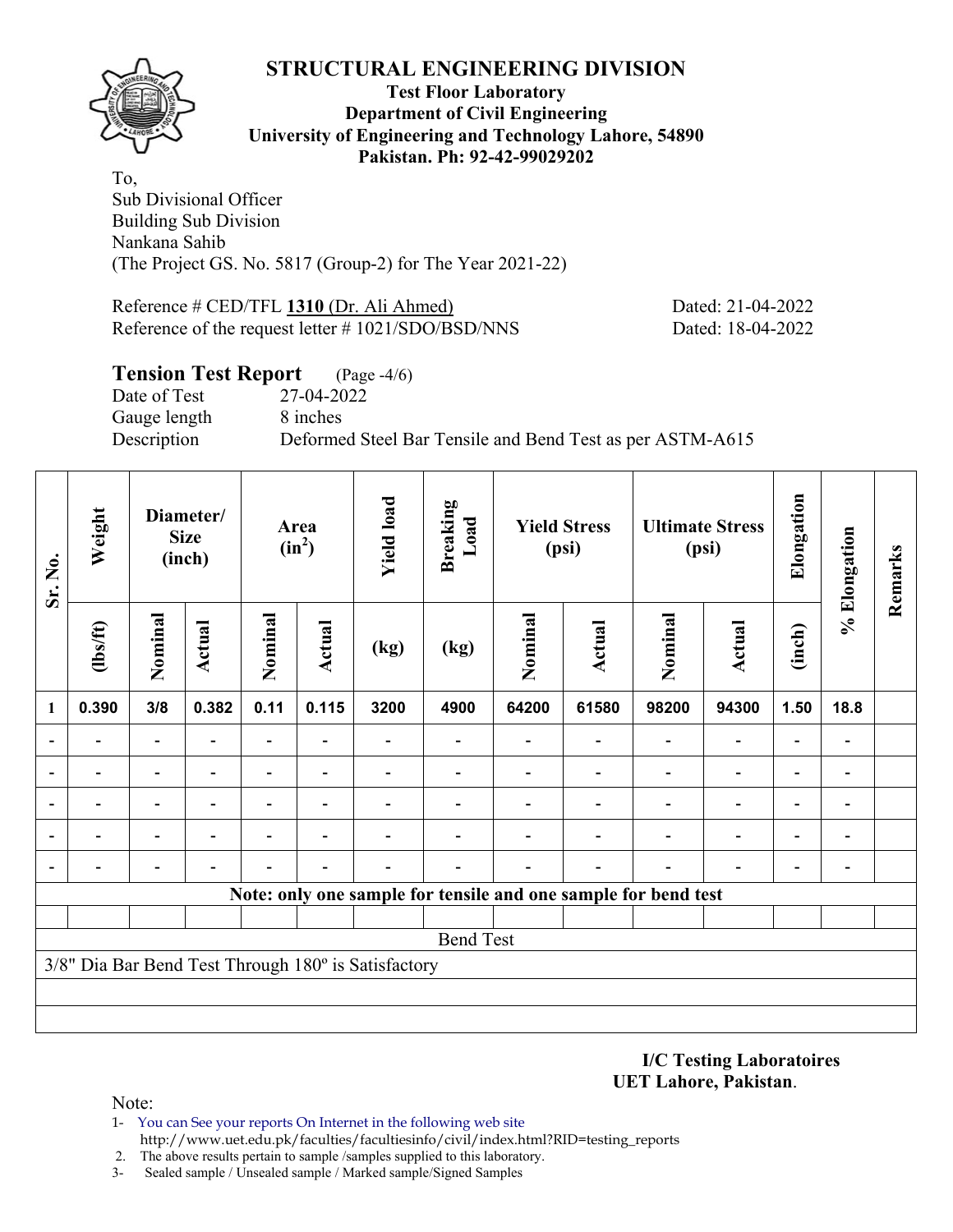

## **Test Floor Laboratory Department of Civil Engineering University of Engineering and Technology Lahore, 54890 Pakistan. Ph: 92-42-99029202**

To, Sub Divisional Officer Building Sub Division Nankana Sahib (The Project GS. No. Bhu Fatha Thatha for The Year 2021-22)

Reference # CED/TFL **1310** (Dr. Ali Ahmed) Dated: 21-04-2022 Reference of the request letter # 892/SDO/BSD/NNS Dated: 11-03-2022

# **Tension Test Report** (Page -5/6) Date of Test 27-04-2022 Gauge length 8 inches Description Deformed Steel Bar Tensile and Bend Test as per ASTM-A615

| Sr. No.        | Weight           |                              | Diameter/<br><b>Size</b><br>(inch) |                          | Area<br>$(in^2)$         | <b>Yield load</b>                                   | <b>Breaking</b><br>Load |         | <b>Yield Stress</b><br>(psi)                                   |                          | <b>Ultimate Stress</b><br>(psi) | Elongation               | % Elongation   | Remarks |
|----------------|------------------|------------------------------|------------------------------------|--------------------------|--------------------------|-----------------------------------------------------|-------------------------|---------|----------------------------------------------------------------|--------------------------|---------------------------------|--------------------------|----------------|---------|
|                | $\frac{2}{10}$   | Nominal                      | <b>Actual</b>                      | Nominal                  | <b>Actual</b>            | (kg)                                                | (kg)                    | Nominal | <b>Actual</b>                                                  | Nominal                  | <b>Actual</b>                   | (inch)                   |                |         |
| 1              | 0.382            | 3/8                          | 0.378                              | 0.11                     | 0.112                    | 3000                                                | 4300                    | 60200   | 58820                                                          | 86200                    | 84400                           | 1.30                     | 16.3           |         |
| $\overline{a}$ |                  | $\overline{a}$               |                                    | $\overline{\phantom{0}}$ |                          |                                                     |                         |         | $\overline{\phantom{0}}$                                       | $\overline{\phantom{0}}$ |                                 |                          |                |         |
|                |                  | $\qquad \qquad \blacksquare$ |                                    | $\overline{\phantom{0}}$ |                          |                                                     |                         |         |                                                                |                          | $\overline{\phantom{0}}$        | $\overline{\phantom{0}}$ |                |         |
| $\overline{a}$ |                  | $\qquad \qquad \blacksquare$ | $\overline{a}$                     | $\overline{\phantom{0}}$ | $\overline{\phantom{0}}$ | $\overline{\phantom{0}}$                            |                         |         | $\overline{\phantom{0}}$                                       | $\overline{\phantom{0}}$ | $\overline{\phantom{0}}$        | $\overline{\phantom{0}}$ | $\blacksquare$ |         |
|                |                  | $\blacksquare$               |                                    |                          |                          |                                                     |                         |         |                                                                |                          |                                 | ۰                        |                |         |
| $\overline{a}$ |                  |                              |                                    |                          |                          |                                                     |                         |         |                                                                |                          |                                 |                          |                |         |
|                |                  |                              |                                    |                          |                          |                                                     |                         |         | Note: only one sample for tensile and one sample for bend test |                          |                                 |                          |                |         |
|                |                  |                              |                                    |                          |                          |                                                     |                         |         |                                                                |                          |                                 |                          |                |         |
|                | <b>Bend Test</b> |                              |                                    |                          |                          |                                                     |                         |         |                                                                |                          |                                 |                          |                |         |
|                |                  |                              |                                    |                          |                          | 3/8" Dia Bar Bend Test Through 180° is Satisfactory |                         |         |                                                                |                          |                                 |                          |                |         |
|                |                  |                              |                                    |                          |                          |                                                     |                         |         |                                                                |                          |                                 |                          |                |         |
|                |                  |                              |                                    |                          |                          |                                                     |                         |         |                                                                |                          |                                 |                          |                |         |

### **I/C Testing Laboratoires UET Lahore, Pakistan**.

- 1- You can See your reports On Internet in the following web site http://www.uet.edu.pk/faculties/facultiesinfo/civil/index.html?RID=testing\_reports
- 2. The above results pertain to sample /samples supplied to this laboratory.
- 3- Sealed sample / Unsealed sample / Marked sample/Signed Samples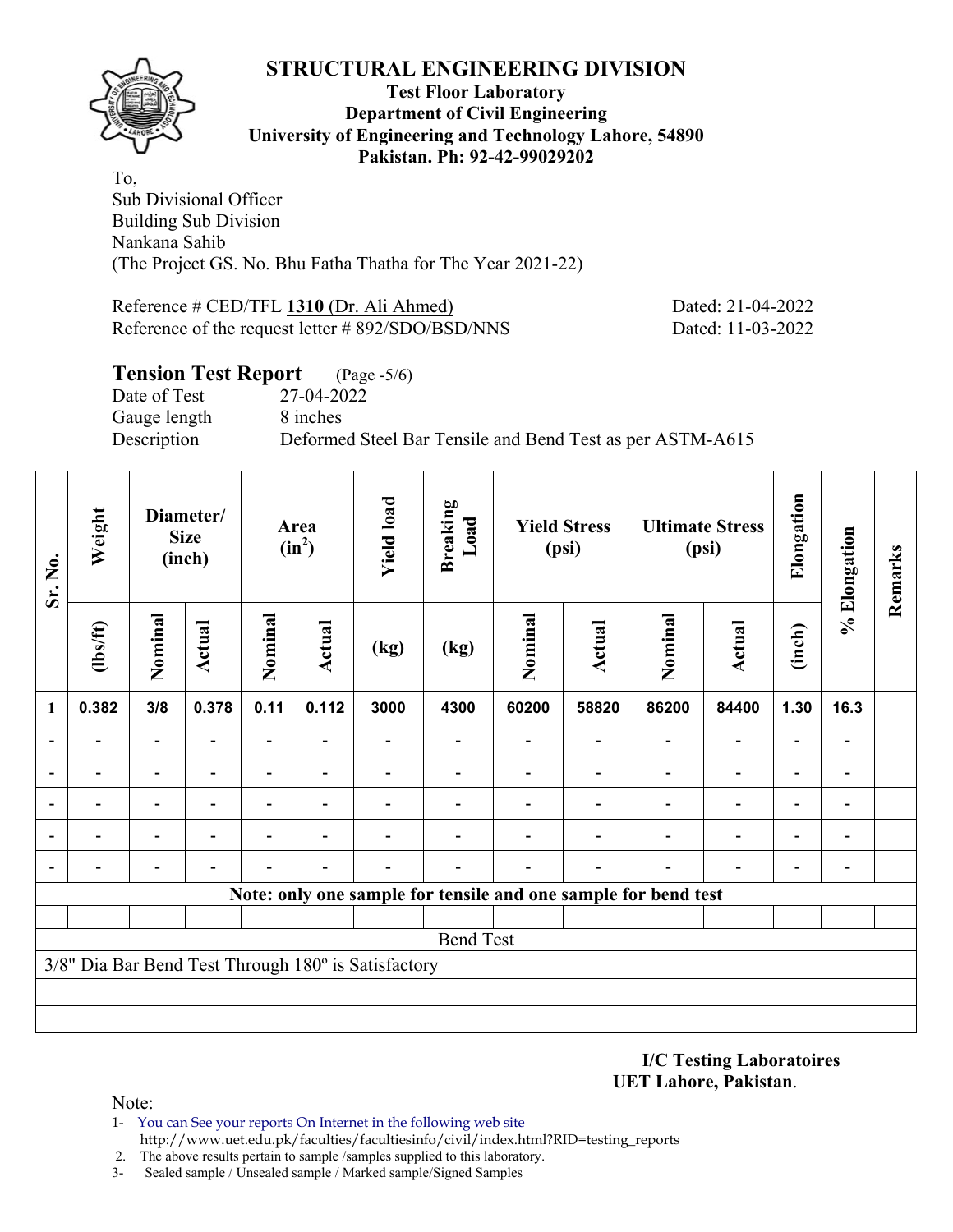

**Test Floor Laboratory Department of Civil Engineering University of Engineering and Technology Lahore, 54890 Pakistan. Ph: 92-42-99029202** 

To, Sub Divisional Officer Building Sub Division Nankana Sahib (The Project GS. No. 876 for The Year 2021-22)

Reference # CED/TFL **1310** (Dr. Ali Ahmed) Dated: 21-04-2022 Reference of the request letter # 1032/SDO/BSD/NNS Dated: 04-04-2022

## **Tension Test Report** (Page -6/6)

Date of Test 27-04-2022 Gauge length 8 inches

Description Deformed Steel Bar Tensile and Bend Test as per ASTM-A615

| Sr. No.        | Weight           |                              | Diameter/<br><b>Size</b><br>(inch) |                | Area<br>$(in^2)$         | <b>Yield load</b>                                   | <b>Breaking</b><br>Load  |         | <b>Yield Stress</b><br>(psi) |                                                                | <b>Ultimate Stress</b><br>(psi) | Elongation               | % Elongation                 | Remarks |
|----------------|------------------|------------------------------|------------------------------------|----------------|--------------------------|-----------------------------------------------------|--------------------------|---------|------------------------------|----------------------------------------------------------------|---------------------------------|--------------------------|------------------------------|---------|
|                | $\frac{2}{10}$   | Nominal                      | <b>Actual</b>                      | Nominal        | Actual                   | (kg)                                                | (kg)                     | Nominal | <b>Actual</b>                | Nominal                                                        | <b>Actual</b>                   | (inch)                   |                              |         |
| $\mathbf{1}$   | 0.476            | 3/8                          | 0.422                              | 0.11           | 0.140                    | 3500                                                | 5400                     | 70200   | 55090                        | 108200                                                         | 85000                           | 0.80                     | 10.0                         |         |
| $\blacksquare$ |                  | $\qquad \qquad \blacksquare$ |                                    | Ξ.             | $\overline{\phantom{0}}$ |                                                     | $\overline{\phantom{0}}$ |         |                              | Ξ.                                                             | $\overline{\phantom{a}}$        |                          | $\overline{\phantom{a}}$     |         |
|                |                  | -                            |                                    | -              |                          |                                                     |                          |         |                              |                                                                |                                 |                          | $\qquad \qquad \blacksquare$ |         |
| $\overline{a}$ |                  | -                            |                                    |                |                          |                                                     |                          |         |                              |                                                                |                                 |                          | $\blacksquare$               |         |
| $\overline{a}$ | -                | $\qquad \qquad \blacksquare$ |                                    | $\blacksquare$ | $\blacksquare$           |                                                     |                          |         |                              |                                                                | $\blacksquare$                  | $\overline{\phantom{0}}$ | $\overline{\phantom{a}}$     |         |
| $\overline{a}$ |                  | -                            |                                    |                | ٠                        |                                                     |                          |         |                              |                                                                |                                 | ٠                        | $\blacksquare$               |         |
|                |                  |                              |                                    |                |                          |                                                     |                          |         |                              | Note: only one sample for tensile and one sample for bend test |                                 |                          |                              |         |
|                |                  |                              |                                    |                |                          |                                                     |                          |         |                              |                                                                |                                 |                          |                              |         |
|                | <b>Bend Test</b> |                              |                                    |                |                          |                                                     |                          |         |                              |                                                                |                                 |                          |                              |         |
|                |                  |                              |                                    |                |                          | 3/8" Dia Bar Bend Test Through 180° is Satisfactory |                          |         |                              |                                                                |                                 |                          |                              |         |
|                |                  |                              |                                    |                |                          |                                                     |                          |         |                              |                                                                |                                 |                          |                              |         |
|                |                  |                              |                                    |                |                          |                                                     |                          |         |                              |                                                                |                                 |                          |                              |         |

**I/C Testing Laboratoires UET Lahore, Pakistan**.

- 1- You can See your reports On Internet in the following web site http://www.uet.edu.pk/faculties/facultiesinfo/civil/index.html?RID=testing\_reports
- 2. The above results pertain to sample /samples supplied to this laboratory.
- 3- Sealed sample / Unsealed sample / Marked sample/Signed Samples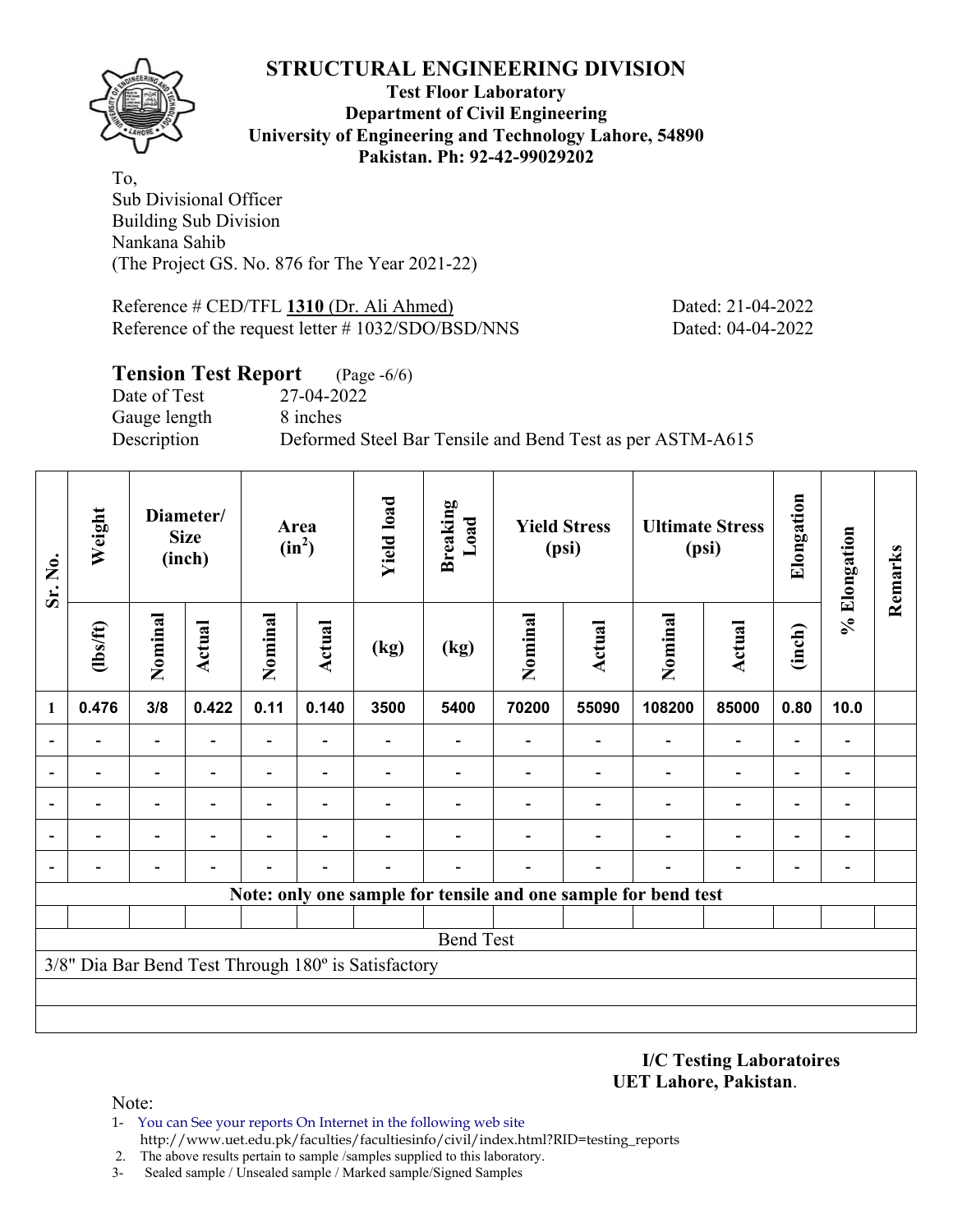

## **Test Floor Laboratory Department of Civil Engineering University of Engineering and Technology Lahore, 54890 Pakistan. Ph: 92-42-99029202**

To, Material Engineer TGC Builders (Private) Limited The Grand Central Mall, TGC, Faisalabad

Reference # CED/TFL **1314** (Dr. Ali Ahmed) Dated: 25-04-2022 Reference of the request letter # ME/TGC/Faisalabad Dated: 22-04-2022

# **Tension Test Report** (Page -1/1)

Date of Test 27-04-2022 Gauge length 8 inches

Description Deformed Steel Bar Tensile and Bend Test as per ASTM-A615

| Sr. No.                 | Weight                                                |              | Diameter/<br><b>Size</b><br>(inch) |         | Area<br>$(in^2)$ | <b>Yield load</b> | <b>Breaking</b><br>Load                                          |         | <b>Yield Stress</b><br>(psi) |         | <b>Ultimate Stress</b><br>(psi) | Elongation               | % Elongation | Remarks |
|-------------------------|-------------------------------------------------------|--------------|------------------------------------|---------|------------------|-------------------|------------------------------------------------------------------|---------|------------------------------|---------|---------------------------------|--------------------------|--------------|---------|
|                         | (1bs/ft)                                              | Nominal      | Actual                             | Nominal | Actual           | (kg)              | (kg)                                                             | Nominal | Actual                       | Nominal | Actual                          | (inch)                   |              |         |
| $\mathbf{1}$            | 0.359                                                 | $\mathbf{3}$ | 0.366                              | 0.11    | 0.105            | 3100              | 4500                                                             | 62200   | 64830                        | 90200   | 94200                           | 1.10                     | 13.8         |         |
| $\overline{2}$          | 0.358                                                 | 3            | 0.366                              | 0.11    | 0.105            | 3100              | 4500                                                             | 62200   | 64950                        | 90200   | 94300                           | 1.10                     | 13.8         |         |
| 3                       | 4.160                                                 | 10           | 1.248                              | 1.27    | 1.223            | 33400             | 50800                                                            | 58000   | 60200                        | 88200   | 91600                           | 1.70                     | 21.3         |         |
| $\overline{\mathbf{4}}$ | 4.165                                                 | 10           | 1.248                              | 1.27    | 1.224            | 33600             | 50400                                                            | 58400   | 60500                        | 87500   | 90800                           | 1.80                     | 22.5         |         |
|                         |                                                       | -            |                                    |         |                  |                   |                                                                  |         |                              |         | $\overline{\phantom{0}}$        | $\overline{\phantom{0}}$ |              |         |
|                         |                                                       |              |                                    |         |                  |                   |                                                                  |         |                              |         |                                 |                          |              |         |
|                         |                                                       |              |                                    |         |                  |                   | Note: only four sample for tensile and two samples for bend test |         |                              |         |                                 |                          |              |         |
|                         |                                                       |              |                                    |         |                  |                   |                                                                  |         |                              |         |                                 |                          |              |         |
|                         |                                                       |              |                                    |         |                  |                   | <b>Bend Test</b>                                                 |         |                              |         |                                 |                          |              |         |
|                         | #3 Bar Bend Test Through 180° is Satisfactory         |              |                                    |         |                  |                   |                                                                  |         |                              |         |                                 |                          |              |         |
|                         | #10 Bar Bend Test Through $180^\circ$ is Satisfactory |              |                                    |         |                  |                   |                                                                  |         |                              |         |                                 |                          |              |         |
|                         |                                                       |              |                                    |         |                  |                   |                                                                  |         |                              |         |                                 |                          |              |         |

**I/C Testing Laboratoires UET Lahore, Pakistan**.

Note:

1- You can See your reports On Internet in the following web site http://www.uet.edu.pk/faculties/facultiesinfo/civil/index.html?RID=testing\_reports

2. The above results pertain to sample /samples supplied to this laboratory.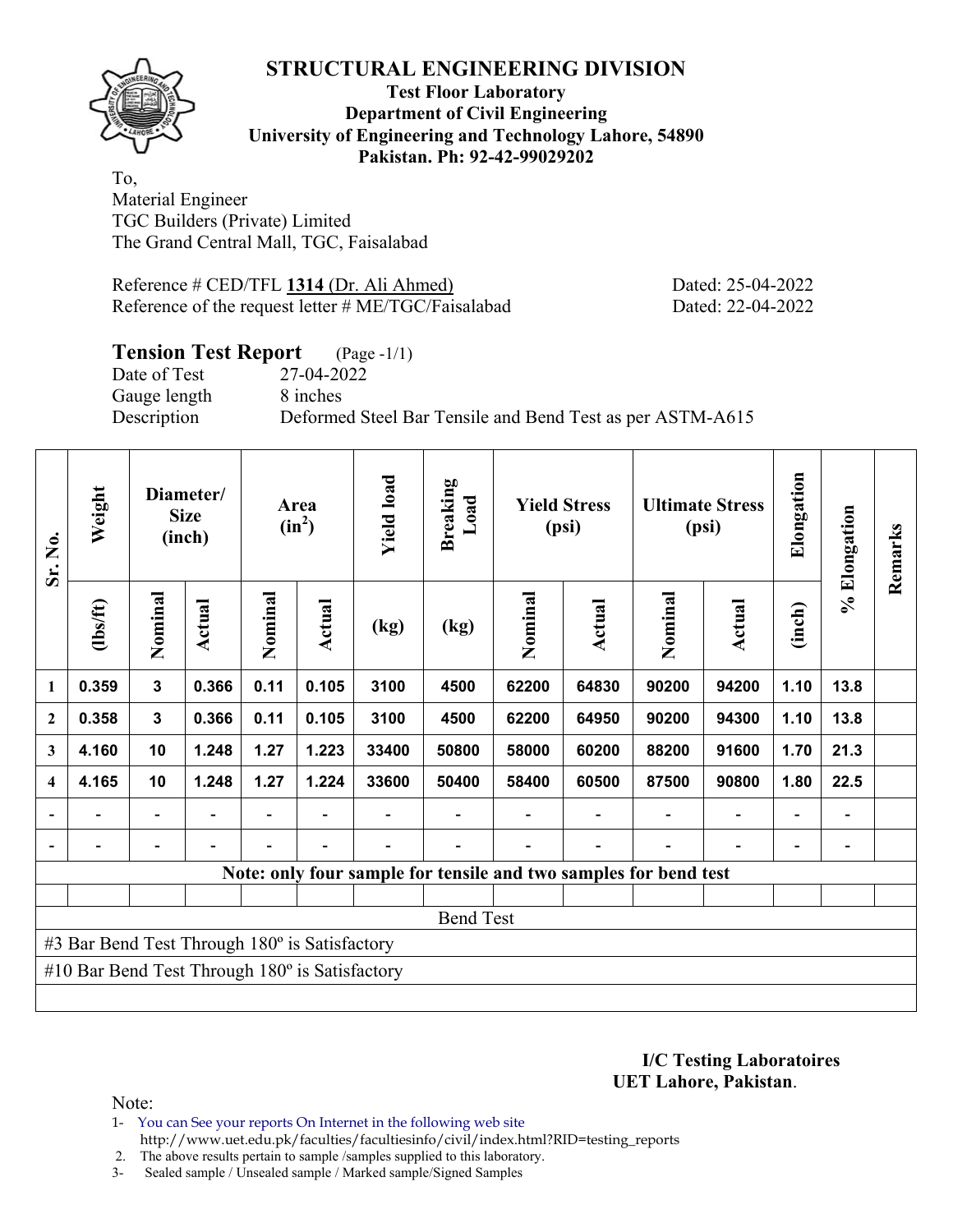

## **Test Floor Laboratory Department of Civil Engineering University of Engineering and Technology Lahore, 54890 Pakistan. Ph: 92-42-99029202**

To, Deputy Executive Officer (Works) Punjab Safe Cities Authority Lahore (Restoration / Relocation / Shifting of PSCA Infrastructure at Diferent Sites Through Framework Contract) Reference # CED/TFL **1316** (Dr. Ali Ahmed) Dated: 25-04-2022 Reference of the request letter # 4647/Works/PSCA/2022 Dated: 20-04-2022

# **Tension Test Report** (Page -1/1)

Date of Test 27-04-2022 Gauge length 8 inches

Description Deformed Steel Bar Tensile and Bend Test as per ASTM-A615

| Sr. No.                  | Weight                                        |                      | Diameter/<br><b>Size</b> |         | Area<br>$(in^2)$ | <b>Yield load</b> | <b>Breaking</b><br>Load |         | <b>Yield Stress</b><br>(psi) |                                                                 | <b>Ultimate Stress</b><br>(psi) | Elongation | % Elongation   | Remarks |
|--------------------------|-----------------------------------------------|----------------------|--------------------------|---------|------------------|-------------------|-------------------------|---------|------------------------------|-----------------------------------------------------------------|---------------------------------|------------|----------------|---------|
|                          | $\frac{2}{10}$                                | Nominal<br>$\tag{H}$ | Actual<br>(inch)         | Nominal | <b>Actual</b>    | (kg)              | (kg)                    | Nominal | Actual                       | Nominal                                                         | <b>Actual</b>                   | (inch)     |                |         |
| $\mathbf{1}$             | 0.374                                         | 3                    | 0.374                    | 0.11    | 0.110            | 4000              | 5300                    | 80200   | 80300                        | 106200                                                          | 106400                          | 0.70       | 8.8            |         |
| $\overline{2}$           | 0.378                                         | $\mathbf{3}$         | 0.376                    | 0.11    | 0.111            | 4000              | 5000                    | 80200   | 79440                        | 100200                                                          | 99300                           | 1.00       | 12.5           |         |
| $\overline{\phantom{0}}$ | $\blacksquare$                                | $\blacksquare$       |                          | Ξ.      |                  |                   |                         |         |                              |                                                                 | $\blacksquare$                  |            | ۰              |         |
| $\overline{\phantom{a}}$ |                                               |                      |                          |         |                  |                   |                         |         |                              |                                                                 |                                 |            |                |         |
| $\blacksquare$           |                                               | $\blacksquare$       |                          |         |                  |                   |                         |         |                              |                                                                 |                                 |            | $\blacksquare$ |         |
| $\overline{\phantom{a}}$ |                                               |                      |                          |         |                  |                   |                         |         |                              |                                                                 |                                 |            |                |         |
|                          |                                               |                      |                          |         |                  |                   |                         |         |                              | Note: only two samples for tensile and one sample for bend test |                                 |            |                |         |
|                          |                                               |                      |                          |         |                  |                   |                         |         |                              |                                                                 |                                 |            |                |         |
|                          |                                               |                      |                          |         |                  |                   | <b>Bend Test</b>        |         |                              |                                                                 |                                 |            |                |         |
|                          | #3 Bar Bend Test Through 180° is Satisfactory |                      |                          |         |                  |                   |                         |         |                              |                                                                 |                                 |            |                |         |
|                          |                                               |                      |                          |         |                  |                   |                         |         |                              |                                                                 |                                 |            |                |         |
|                          |                                               |                      |                          |         |                  |                   |                         |         |                              |                                                                 |                                 |            |                |         |

**I/C Testing Laboratoires UET Lahore, Pakistan**.

- 1- You can See your reports On Internet in the following web site http://www.uet.edu.pk/faculties/facultiesinfo/civil/index.html?RID=testing\_reports
- 2. The above results pertain to sample /samples supplied to this laboratory.
- 3- Sealed sample / Unsealed sample / Marked sample/Signed Samples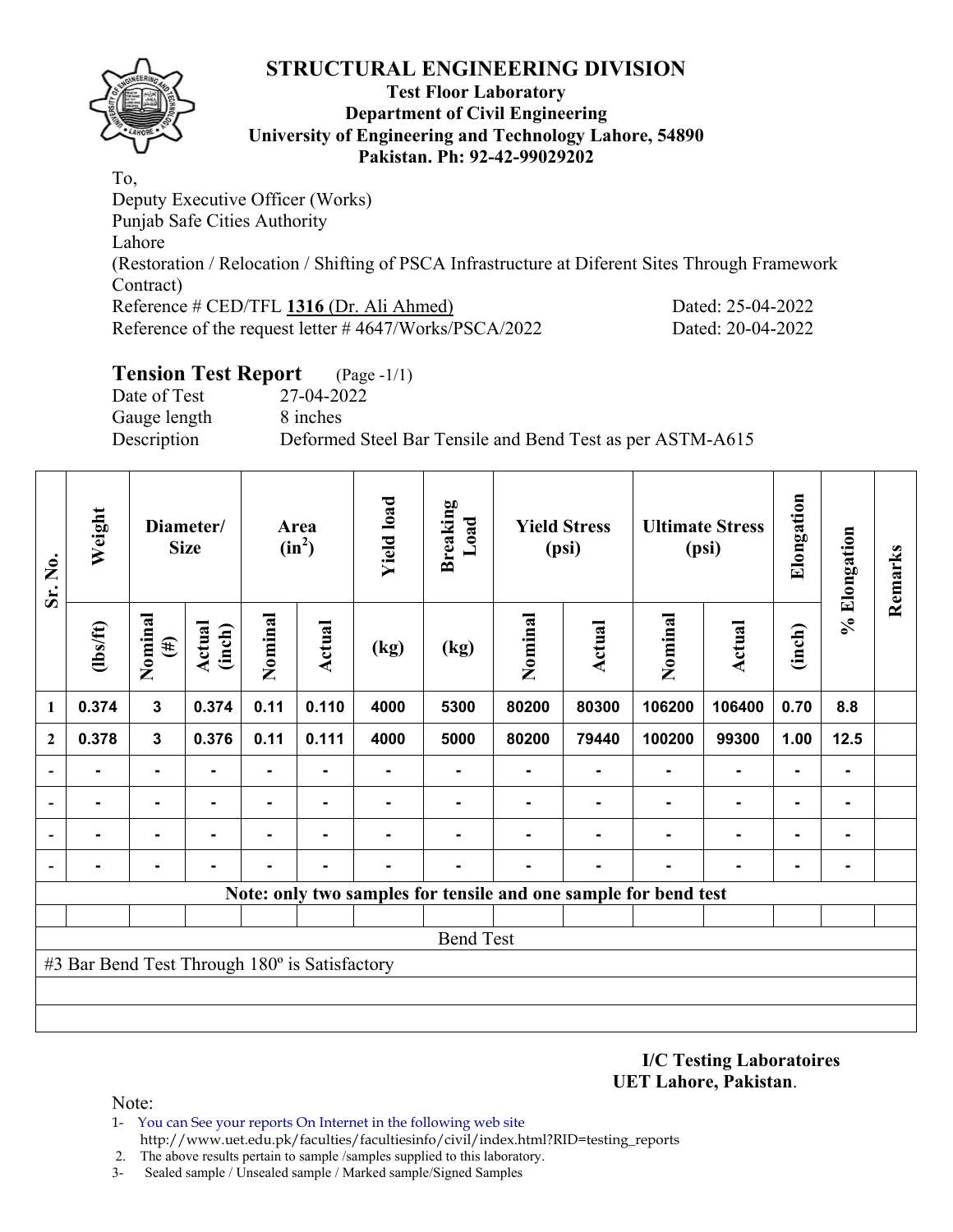

### **Test Floor Laboratory Department of Civil Engineering University of Engineering and Technology Lahore, 54890 Pakistan. Ph: 92-42-99029202**

To, Sub Divisional Officer Buildings Sub Division No. 2 Lahore (Reconstruction of 6-No Classrooms, Stair Case at Govt Girls Higher Secondary School Samanabad Lahore) Reference # CED/TFL **1318** (Dr. Ali Ahmed) Dated: 25-04-2022 Reference of the request letter  $\# 1086/2^{nd}$  Dated: 11-04-2022

# **Tension Test Report** (Page -1/1)

Date of Test 27-04-2022 Gauge length 8 inches

Description Deformed Steel Bar Tensile and Bend Test as per ASTM-A615

| Sr. No.                  | Weight   |                | Diameter/<br><b>Size</b><br>(inch) |                | Area<br>$(in^2)$ | <b>Yield load</b>                                   | <b>Breaking</b><br>Load                                         |         | <b>Yield Stress</b><br>(psi) |         | <b>Ultimate Stress</b><br>(psi) | Elongation     | % Elongation | Remarks |
|--------------------------|----------|----------------|------------------------------------|----------------|------------------|-----------------------------------------------------|-----------------------------------------------------------------|---------|------------------------------|---------|---------------------------------|----------------|--------------|---------|
|                          | (lbs/ft) | Nominal        | <b>Actual</b>                      | Nominal        | Actual           | (kg)                                                | (kg)                                                            | Nominal | <b>Actual</b>                | Nominal | <b>Actual</b>                   | (inch)         |              |         |
| 1                        | 0.401    | 3/8            | 0.387                              | 0.11           | 0.118            | 3500                                                | 4700                                                            | 70200   | 65420                        | 94200   | 87900                           | 1.10           | 13.8         |         |
| $\overline{2}$           | 0.398    | 3/8            | 0.386                              | 0.11           | 0.117            | 3700                                                | 4800                                                            | 74200   | 69780                        | 96200   | 90600                           | 1.10           | 13.8         |         |
|                          |          | $\blacksquare$ |                                    | $\blacksquare$ | $\blacksquare$   |                                                     |                                                                 |         |                              |         | $\blacksquare$                  | $\blacksquare$ |              |         |
|                          |          |                |                                    |                |                  |                                                     |                                                                 |         |                              |         | ٠                               | $\blacksquare$ |              |         |
| $\overline{\phantom{a}}$ |          | $\blacksquare$ |                                    |                | $\blacksquare$   |                                                     | ۰                                                               |         |                              |         | $\overline{\phantom{0}}$        | $\blacksquare$ |              |         |
| $\overline{\phantom{a}}$ |          |                |                                    |                | -                |                                                     |                                                                 | ۰       |                              | ۰       | $\blacksquare$                  | ۰              |              |         |
|                          |          |                |                                    |                |                  |                                                     | Note: only two samples for tensile and one sample for bend test |         |                              |         |                                 |                |              |         |
|                          |          |                |                                    |                |                  |                                                     |                                                                 |         |                              |         |                                 |                |              |         |
|                          |          |                |                                    |                |                  |                                                     | <b>Bend Test</b>                                                |         |                              |         |                                 |                |              |         |
|                          |          |                |                                    |                |                  | 3/8" Dia Bar Bend Test Through 180° is Satisfactory |                                                                 |         |                              |         |                                 |                |              |         |
|                          |          |                |                                    |                |                  |                                                     |                                                                 |         |                              |         |                                 |                |              |         |
|                          |          |                |                                    |                |                  |                                                     |                                                                 |         |                              |         |                                 |                |              |         |

**I/C Testing Laboratoires UET Lahore, Pakistan**.

- 1- You can See your reports On Internet in the following web site http://www.uet.edu.pk/faculties/facultiesinfo/civil/index.html?RID=testing\_reports
- 2. The above results pertain to sample /samples supplied to this laboratory.
- 3- Sealed sample / Unsealed sample / Marked sample/Signed Samples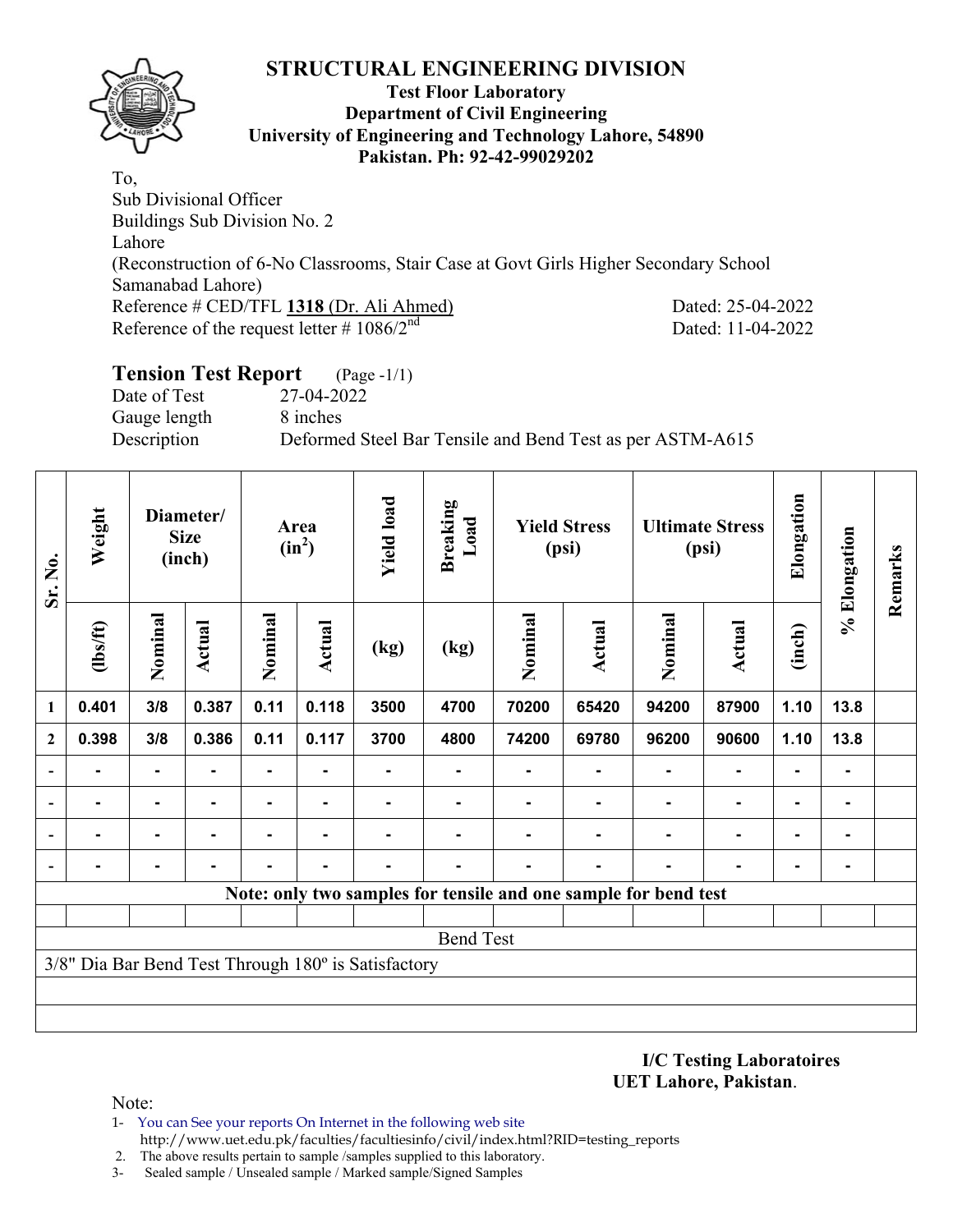

## **Test Floor Laboratory Department of Civil Engineering University of Engineering and Technology Lahore, 54890 Pakistan. Ph: 92-42-99029202**

To, Sub Divisional Officer Highway Sub Division Arifwala (Widening / Improvement of Remaining Portion of TrikhaniRoad Arifwala Length = 14.50 km in District Pakpattan) Reference # CED/TFL **1319** (Dr. Ali Ahmed) Dated: 25-04-2022 Reference of the request letter # 131/HSD Dated: 25-04-2022

## **Tension Test Report** (Page -1/1) Date of Test 27-04-2022 Gauge length 8 inches Description Deformed Steel Bar Tensile and Bend Test as per ASTM-A615

| Sr. No.                  | Weight           |                | Diameter/<br><b>Size</b><br>(inch) |                | Area<br>$(in^2)$ | <b>Yield load</b>                                   | <b>Breaking</b><br>Load |         | <b>Yield Stress</b><br>(psi)                                   |         | <b>Ultimate Stress</b><br>(psi) | Elongation     | % Elongation   | Remarks |
|--------------------------|------------------|----------------|------------------------------------|----------------|------------------|-----------------------------------------------------|-------------------------|---------|----------------------------------------------------------------|---------|---------------------------------|----------------|----------------|---------|
|                          | $\frac{2}{10}$   | Nominal        | <b>Actual</b>                      | Nominal        | <b>Actual</b>    | (kg)                                                | (kg)                    | Nominal | Actual                                                         | Nominal | <b>Actual</b>                   | (inch)         |                |         |
| 1                        | 0.377            | 3/8            | 0.376                              | 0.11           | 0.111            | 3700                                                | 4700                    | 74200   | 73610                                                          | 94200   | 93500                           | 1.30           | 16.3           |         |
|                          |                  | $\blacksquare$ |                                    | $\blacksquare$ |                  |                                                     |                         |         |                                                                |         | $\blacksquare$                  |                |                |         |
|                          |                  | ۰              | $\blacksquare$                     | $\blacksquare$ | $\blacksquare$   |                                                     |                         | ۰       |                                                                |         | $\blacksquare$                  | ۰              |                |         |
|                          |                  | $\blacksquare$ |                                    | ۰              | -                |                                                     |                         |         |                                                                |         | $\blacksquare$                  | $\blacksquare$ | $\blacksquare$ |         |
|                          |                  |                |                                    |                |                  |                                                     |                         |         |                                                                |         | $\blacksquare$                  | ۰              |                |         |
| $\overline{\phantom{0}}$ |                  |                |                                    |                |                  |                                                     |                         |         |                                                                |         |                                 | -              |                |         |
|                          |                  |                |                                    |                |                  |                                                     |                         |         | Note: only one sample for tensile and one sample for bend test |         |                                 |                |                |         |
|                          |                  |                |                                    |                |                  |                                                     |                         |         |                                                                |         |                                 |                |                |         |
|                          | <b>Bend Test</b> |                |                                    |                |                  |                                                     |                         |         |                                                                |         |                                 |                |                |         |
|                          |                  |                |                                    |                |                  | 3/8" Dia Bar Bend Test Through 180° is Satisfactory |                         |         |                                                                |         |                                 |                |                |         |
|                          |                  |                |                                    |                |                  |                                                     |                         |         |                                                                |         |                                 |                |                |         |
|                          |                  |                |                                    |                |                  |                                                     |                         |         |                                                                |         |                                 |                |                |         |

**I/C Testing Laboratoires UET Lahore, Pakistan**.

- 1- You can See your reports On Internet in the following web site http://www.uet.edu.pk/faculties/facultiesinfo/civil/index.html?RID=testing\_reports
- 2. The above results pertain to sample /samples supplied to this laboratory.
- 3- Sealed sample / Unsealed sample / Marked sample/Signed Samples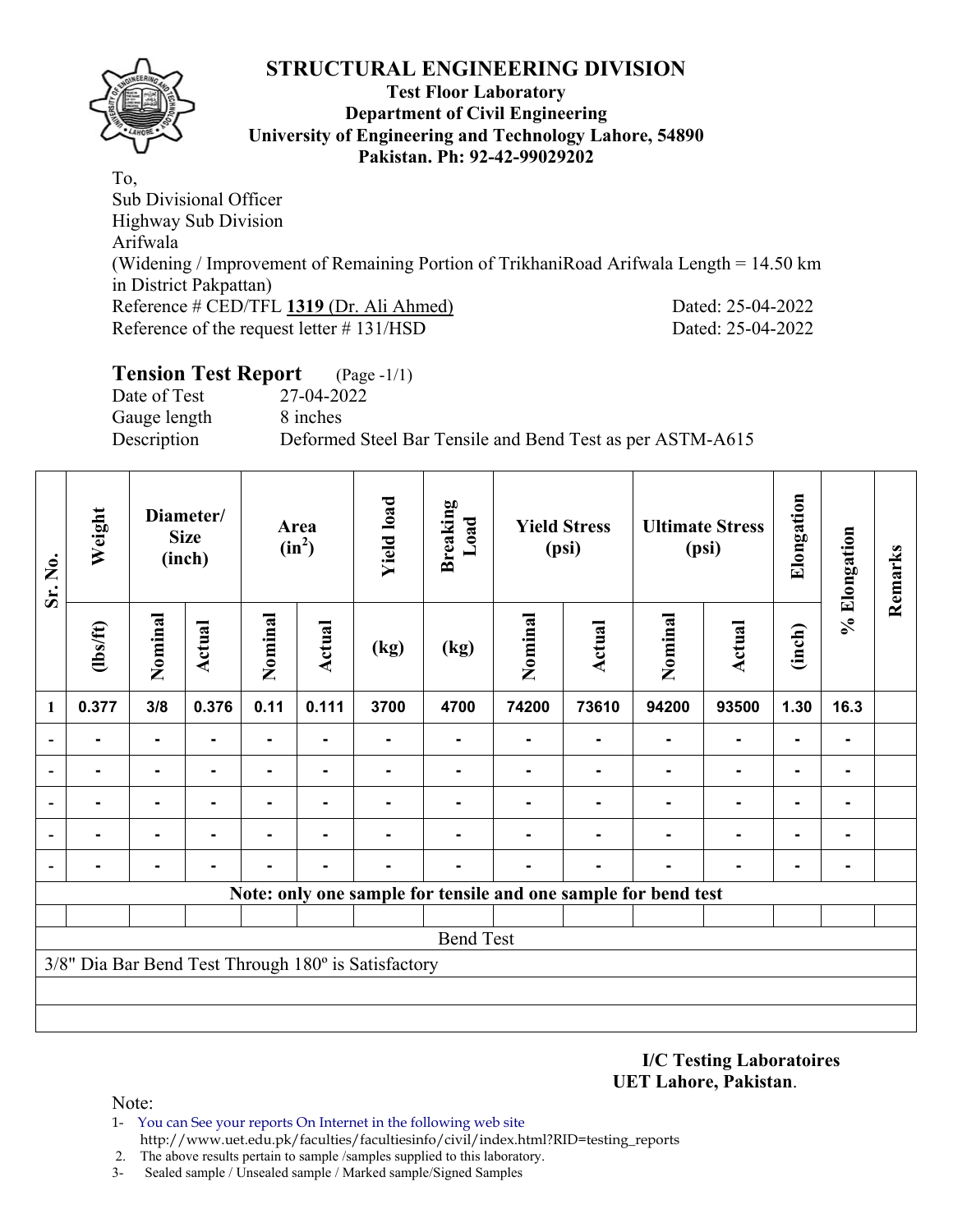

## **Test Floor Laboratory Department of Civil Engineering University of Engineering and Technology Lahore, 54890 Pakistan. Ph: 92-42-99029202**

To, Resident Engineer ESAC Sector K DHA Multan Sector K DHA Main Office & Gate House Building

Reference # CED/TFL **1320** (Dr. Ali Ahmed) Dated: 25-04-2022 Reference of the request letter # RE/ESAC/SECTOR K/142 Dated: 22-04-2022

# **Tension Test Report** (Page -1/1)

Date of Test 27-04-2022 Gauge length 8 inches

Description Deformed Steel Bar Tensile and Bend Test as per ASTM-A615

| Sr. No.      | Weight                                        |                          | Diameter/<br>size |                          | Area<br>$(in^2)$         | <b>Yield load</b> | <b>Breaking</b><br>Load |         | <b>Yield Stress</b><br>(psi) |                                                                 | <b>Ultimate Stress</b><br>(psi) | Elongation               | % Elongation                 | Remarks |
|--------------|-----------------------------------------------|--------------------------|-------------------|--------------------------|--------------------------|-------------------|-------------------------|---------|------------------------------|-----------------------------------------------------------------|---------------------------------|--------------------------|------------------------------|---------|
|              | $\frac{2}{10}$                                | Nominal<br>$(\#)$        | Actual<br>(inch)  | Nominal                  | Actual                   | (kg)              | (kg)                    | Nominal | <b>Actual</b>                | Nominal                                                         | <b>Actual</b>                   | (inch)                   |                              |         |
| 1            | 0.427                                         | $\mathbf{3}$             | 0.400             | 0.11                     | 0.126                    | 3500              | 5200                    | 70200   | 61470                        | 104200                                                          | 91400                           | 1.00                     | 12.5                         | Steel   |
| $\mathbf{2}$ | 0.396                                         | $\mathbf 3$              | 0.385             | 0.11                     | 0.116                    | 3400              | 5300                    | 68200   | 64460                        | 106200                                                          | 100500                          | 1.00                     | 12.5                         |         |
|              |                                               | $\overline{\phantom{0}}$ |                   |                          |                          |                   |                         |         |                              |                                                                 |                                 |                          |                              |         |
|              | $\overline{\phantom{0}}$                      | $\overline{\phantom{a}}$ | $\blacksquare$    | $\overline{\phantom{0}}$ | $\overline{\phantom{a}}$ |                   |                         |         |                              |                                                                 | $\overline{\phantom{a}}$        | $\overline{\phantom{0}}$ | $\qquad \qquad \blacksquare$ |         |
|              |                                               | $\overline{\phantom{0}}$ |                   | $\blacksquare$           |                          |                   |                         |         |                              |                                                                 | $\overline{\phantom{0}}$        | $\overline{\phantom{0}}$ | $\overline{\phantom{0}}$     |         |
|              | $\overline{\phantom{0}}$                      | $\overline{\phantom{0}}$ |                   | -                        | $\overline{\phantom{0}}$ |                   |                         |         |                              |                                                                 | $\blacksquare$                  | $\overline{\phantom{0}}$ | $\qquad \qquad \blacksquare$ |         |
|              |                                               |                          |                   |                          |                          |                   |                         |         |                              | Note: only two samples for tensile and one sample for bend test |                                 |                          |                              |         |
|              |                                               |                          |                   |                          |                          |                   |                         |         |                              |                                                                 |                                 |                          |                              |         |
|              |                                               |                          |                   |                          |                          |                   | <b>Bend Test</b>        |         |                              |                                                                 |                                 |                          |                              |         |
|              | #3 Bar Bend Test Through 180° is Satisfactory |                          |                   |                          |                          |                   |                         |         |                              |                                                                 |                                 |                          |                              |         |
|              |                                               |                          |                   |                          |                          |                   |                         |         |                              |                                                                 |                                 |                          |                              |         |
|              |                                               |                          |                   |                          |                          |                   |                         |         |                              |                                                                 |                                 |                          |                              |         |

**I/C Testing Laboratoires UET Lahore, Pakistan**.

Note:

1- You can See your reports On Internet in the following web site http://www.uet.edu.pk/faculties/facultiesinfo/civil/index.html?RID=testing\_reports

2. The above results pertain to sample /samples supplied to this laboratory.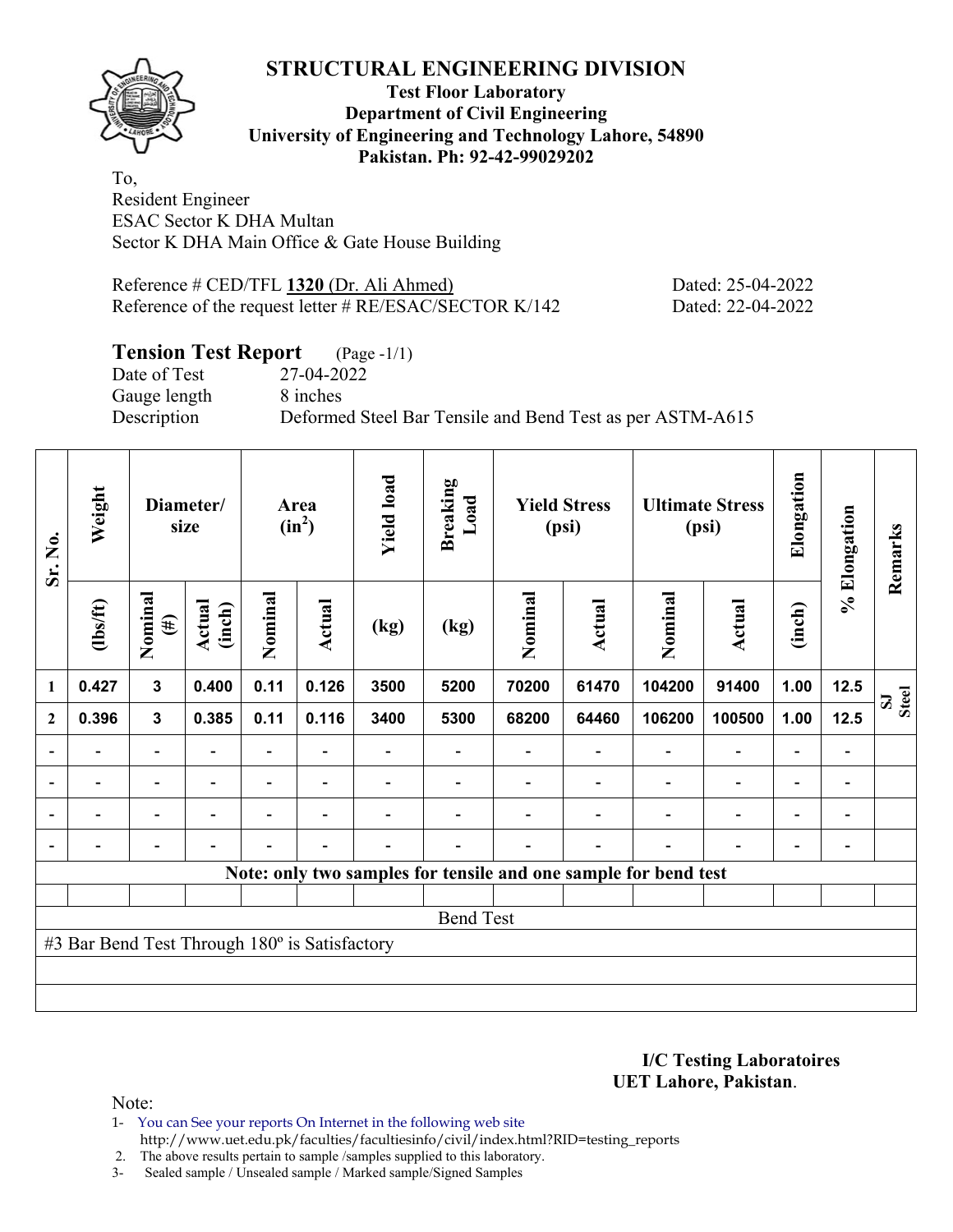

## **Test Floor Laboratory Department of Civil Engineering University of Engineering and Technology Lahore, 54890 Pakistan. Ph: 92-42-99029202**

To, Resident Engineer Mascon Associates (Pvt) Ltd HA Consulting "Improvement & Development of Jallo Safari Lahore"

Reference # CED/TFL **1321** (Dr. Ali Ahmed) Dated: 25-04-2022 Reference of the request letter # MAC-HAC/WLD/LAB/02 Dated: 15-04-2022

# **Tension Test Report** (Page -1/1) Date of Test 27-04-2022 Gauge length 8 inches Description Deformed Steel Bar Tensile and Bend Test as per ASTM-A615

| Sr. No.                  | Weight           |                | Diameter/<br><b>Size</b><br>(inch) |                | Area<br>$(in^2)$ | <b>Yield load</b>                                   | <b>Breaking</b><br>Load |         | <b>Yield Stress</b><br>(psi) |                                                                 | <b>Ultimate Stress</b><br>(psi) | Elongation     | % Elongation   | Remarks |
|--------------------------|------------------|----------------|------------------------------------|----------------|------------------|-----------------------------------------------------|-------------------------|---------|------------------------------|-----------------------------------------------------------------|---------------------------------|----------------|----------------|---------|
|                          | (1bs/ft)         | Nominal        | <b>Actual</b>                      | Nominal        | Actual           | (kg)                                                | (kg)                    | Nominal | Actual                       | Nominal                                                         | Actual                          | (inch)         |                |         |
| 1                        | 0.395            | 3/8            | 0.385                              | 0.11           | 0.116            | 3500                                                | 5800                    | 70200   | 66400                        | 116300                                                          | 110100                          | 0.50           | 6.3            |         |
| $\mathbf{2}$             | 0.378            | 3/8            | 0.376                              | 0.11           | 0.111            | 2700                                                | 4500                    | 54100   | 53600                        | 90200                                                           | 89400                           | 1.30           | 16.3           |         |
|                          | $\blacksquare$   | $\blacksquare$ | -                                  | $\blacksquare$ | $\blacksquare$   |                                                     | ۰                       | ۰       |                              | $\blacksquare$                                                  | $\blacksquare$                  | ۰              |                |         |
|                          |                  | $\blacksquare$ | -                                  | ۰              | -                |                                                     |                         |         |                              |                                                                 | $\blacksquare$                  | $\blacksquare$ | $\blacksquare$ |         |
|                          |                  |                |                                    |                |                  |                                                     |                         |         |                              |                                                                 | $\blacksquare$                  | ۰              |                |         |
| $\overline{\phantom{0}}$ |                  |                |                                    |                |                  |                                                     |                         |         |                              |                                                                 |                                 | ۰              |                |         |
|                          |                  |                |                                    |                |                  |                                                     |                         |         |                              | Note: only two samples for tensile and one sample for bend test |                                 |                |                |         |
|                          |                  |                |                                    |                |                  |                                                     |                         |         |                              |                                                                 |                                 |                |                |         |
|                          | <b>Bend Test</b> |                |                                    |                |                  |                                                     |                         |         |                              |                                                                 |                                 |                |                |         |
|                          |                  |                |                                    |                |                  | 3/8" Dia Bar Bend Test Through 180° is Satisfactory |                         |         |                              |                                                                 |                                 |                |                |         |
|                          |                  |                |                                    |                |                  |                                                     |                         |         |                              |                                                                 |                                 |                |                |         |
|                          |                  |                |                                    |                |                  |                                                     |                         |         |                              |                                                                 |                                 |                |                |         |

**I/C Testing Laboratoires UET Lahore, Pakistan**.

- 1- You can See your reports On Internet in the following web site http://www.uet.edu.pk/faculties/facultiesinfo/civil/index.html?RID=testing\_reports
- 2. The above results pertain to sample /samples supplied to this laboratory.
- 3- Sealed sample / Unsealed sample / Marked sample/Signed Samples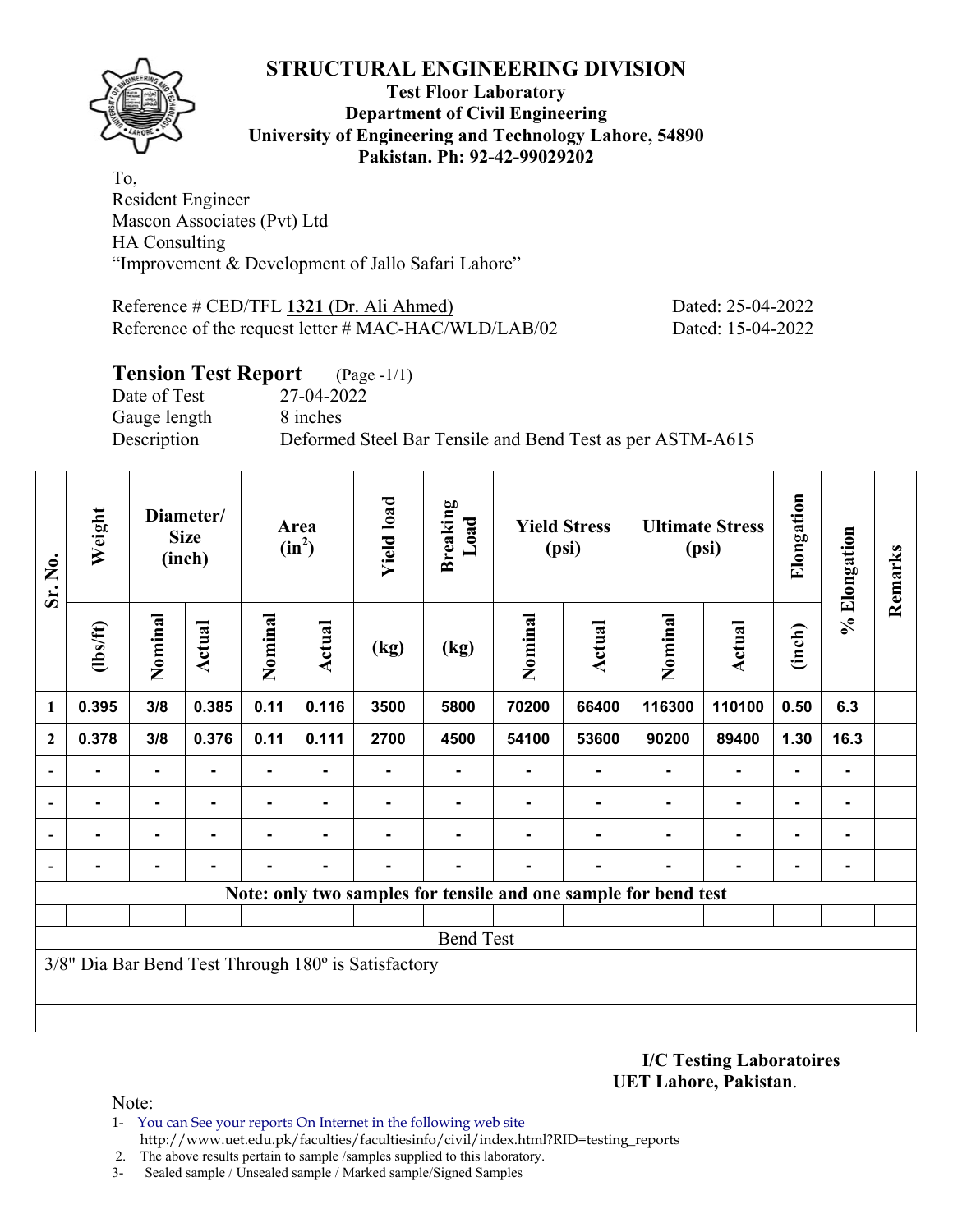**Test Floor Laboratory Department of Civil Engineering University of Engineering and Technology Lahore, 54890 Pakistan. Ph: 92-42-99029202** 

To, Quantity Surveyor Linker Developers (Pvt) Ltd Construction of Rolustech Tower, Gulberg III, Lahore

Reference # CED/TFL **1323** (Dr. Ali Ahmed) Dated: 25-04-2022 Reference of the request letter # Nil Dated: 20-04-2022

### **Tension Test Report** (Page -1/1) Date of Test 27-04-2022

Gauge length 8 inches

Description Deformed Steel Bar Tensile and Bend Test as per ASTM-A615

| Sr. No.                  | Weight                                        |                         | Diameter/<br><b>Size</b> | Area<br>$(in^2)$ |        | <b>Yield load</b> | <b>Breaking</b><br>Load |         | <b>Yield Stress</b><br>(psi) |                                                                | <b>Ultimate Stress</b><br>(psi) | Elongation     | % Elongation | Remarks      |
|--------------------------|-----------------------------------------------|-------------------------|--------------------------|------------------|--------|-------------------|-------------------------|---------|------------------------------|----------------------------------------------------------------|---------------------------------|----------------|--------------|--------------|
|                          | $\frac{2}{10}$                                | Nominal<br>$(\#)$       | Actual<br>(inch)         | Nominal          | Actual | (kg)              | (kg)                    | Nominal | Actual                       | Nominal                                                        | Actual                          | (inch)         |              |              |
| 1                        | 0.382                                         | $\overline{\mathbf{3}}$ | 0.378                    | 0.11             | 0.112  | 3300              | 4800                    | 66200   | 64790                        | 96200                                                          | 94300                           | 0.90           | 11.3         | <b>Steel</b> |
| $\blacksquare$           | ۰                                             | $\blacksquare$          | ٠                        | ۰                |        |                   |                         |         |                              |                                                                | $\blacksquare$                  | ٠              |              | E            |
| $\overline{\phantom{a}}$ |                                               | ۰                       |                          |                  |        |                   |                         |         |                              |                                                                | ٠                               | ۰              |              |              |
| $\overline{\phantom{a}}$ |                                               | ۰                       |                          |                  |        |                   |                         |         |                              |                                                                |                                 | $\blacksquare$ |              |              |
| $\overline{\phantom{a}}$ | -                                             | ۰                       | $\blacksquare$           |                  |        |                   |                         |         |                              |                                                                | ٠                               | $\blacksquare$ |              |              |
| $\blacksquare$           |                                               | ۰                       |                          |                  |        |                   |                         |         |                              |                                                                | $\blacksquare$                  | ۰              |              |              |
|                          |                                               |                         |                          |                  |        |                   |                         |         |                              | Note: only one sample for tensile and one sample for bend test |                                 |                |              |              |
|                          |                                               |                         |                          |                  |        |                   |                         |         |                              |                                                                |                                 |                |              |              |
|                          |                                               |                         |                          |                  |        |                   | <b>Bend Test</b>        |         |                              |                                                                |                                 |                |              |              |
|                          | #3 Bar Bend Test Through 180° is Satisfactory |                         |                          |                  |        |                   |                         |         |                              |                                                                |                                 |                |              |              |
|                          |                                               |                         |                          |                  |        |                   |                         |         |                              |                                                                |                                 |                |              |              |
|                          |                                               |                         |                          |                  |        |                   |                         |         |                              |                                                                |                                 |                |              |              |

**I/C Testing Laboratoires UET Lahore, Pakistan**.

Note:

1- You can See your reports On Internet in the following web site http://www.uet.edu.pk/faculties/facultiesinfo/civil/index.html?RID=testing\_reports

2. The above results pertain to sample /samples supplied to this laboratory.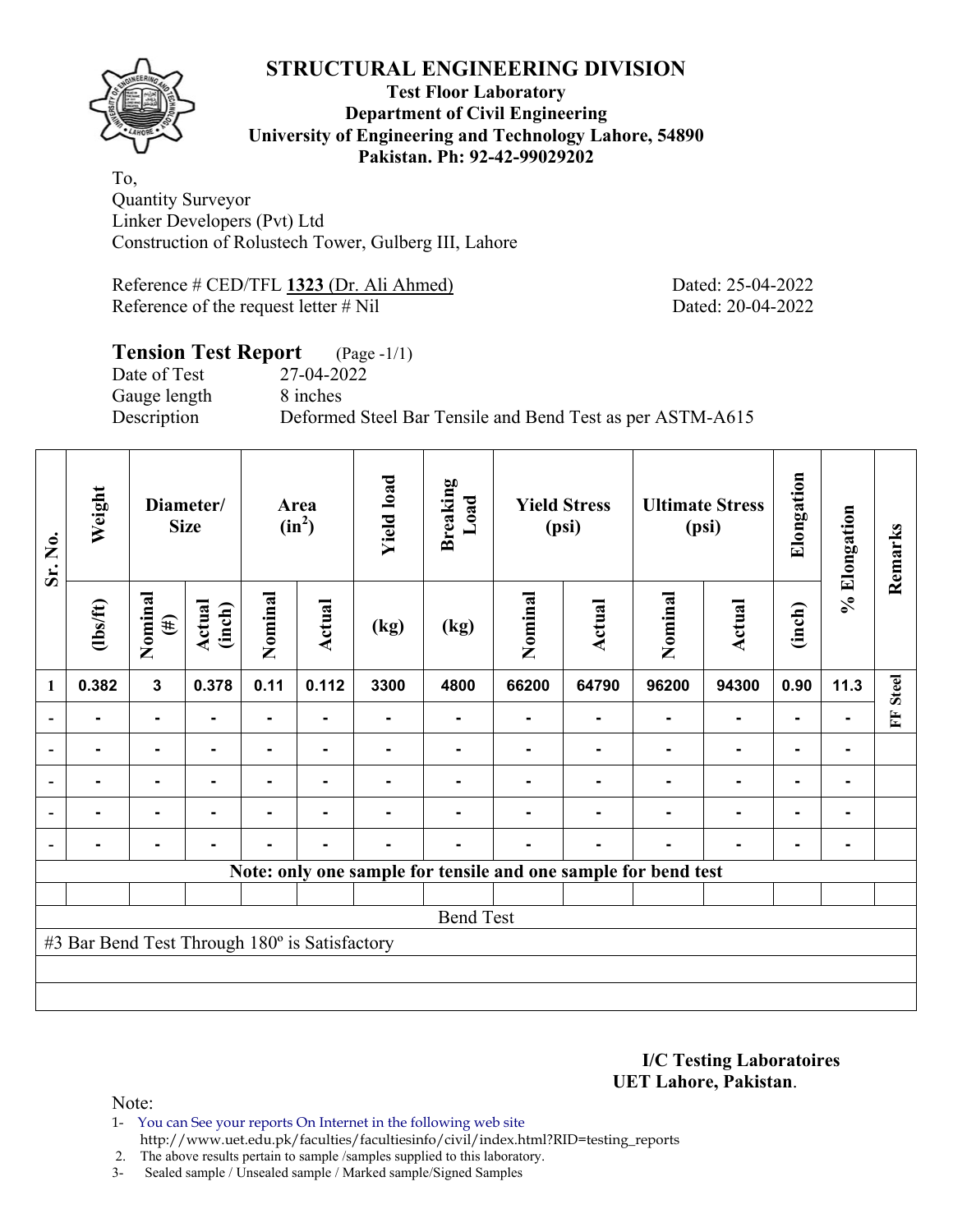

## **Test Floor Laboratory Department of Civil Engineering University of Engineering and Technology Lahore, 54890 Pakistan. Ph: 92-42-99029202**

To, Sub Divisional Officer Buildings Sub Division Sialkot (Construction of Additional Courts in The Remises of Existing Civil Courts Complex at D.C Road Sialkot) Reference # CED/TFL **1324** (Dr. Ali Ahmed) Dated: 25-04-2022 Reference of the request letter # 455/ST Dated: 17-03-2022

# **Tension Test Report** (Page -1/1)

Date of Test 27-04-2022 Gauge length 8 inches

Description Deformed Steel Bar Tensile Test as per ASTM-A615

| Sr. No.                  | Weight         |                   | Diameter/<br><b>Size</b> |                | Area<br>$(in^2)$ | <b>Yield load</b> | <b>Breaking</b><br>Load                 |         | <b>Yield Stress</b><br>(psi) |                | <b>Ultimate Stress</b><br>(psi) | Elongation     | % Elongation   | Remarks |
|--------------------------|----------------|-------------------|--------------------------|----------------|------------------|-------------------|-----------------------------------------|---------|------------------------------|----------------|---------------------------------|----------------|----------------|---------|
|                          | $\frac{2}{10}$ | Nominal<br>$(\#)$ | <b>Actual</b><br>(inch)  | Nominal        | <b>Actual</b>    | (kg)              | (kg)                                    | Nominal | Actual                       | Nominal        | <b>Actual</b>                   | (inch)         |                |         |
| 1                        | 0.366          | $\mathbf{3}$      | 0.370                    | 0.11           | 0.107            | 3300              | 4600                                    | 66200   | 67680                        | 92200          | 94400                           | 1.00           | 12.5           |         |
| $\overline{2}$           | 0.367          | $\mathbf{3}$      | 0.370                    | 0.11           | 0.108            | 3300              | 4700                                    | 66200   | 67480                        | 94200          | 96200                           | 1.20           | 15.0           |         |
| $\overline{\phantom{a}}$ | ۰.             | $\blacksquare$    |                          | ۰.             | $\blacksquare$   |                   | ۰                                       |         | $\blacksquare$               | $\blacksquare$ | $\blacksquare$                  | $\blacksquare$ |                |         |
| $\overline{\phantom{a}}$ | ۰              | $\blacksquare$    | ۰                        |                | $\blacksquare$   |                   |                                         |         |                              |                | $\blacksquare$                  | $\blacksquare$ |                |         |
| $\blacksquare$           | ۰.             | $\blacksquare$    | $\blacksquare$           | $\blacksquare$ | $\blacksquare$   | -                 | ۰                                       |         | $\blacksquare$               | $\blacksquare$ | $\blacksquare$                  | $\blacksquare$ | $\blacksquare$ |         |
| $\overline{\phantom{a}}$ | ۰              | ۰                 | $\blacksquare$           | ۰              | $\blacksquare$   | -                 | $\blacksquare$                          |         | $\blacksquare$               | $\blacksquare$ | $\blacksquare$                  | $\blacksquare$ |                |         |
|                          |                |                   |                          |                |                  |                   | Note: only two samples for tensile test |         |                              |                |                                 |                |                |         |
|                          |                |                   |                          |                |                  |                   |                                         |         |                              |                |                                 |                |                |         |
|                          |                |                   |                          |                |                  |                   | <b>Bend Test</b>                        |         |                              |                |                                 |                |                |         |
|                          |                |                   |                          |                |                  |                   |                                         |         |                              |                |                                 |                |                |         |
|                          |                |                   |                          |                |                  |                   |                                         |         |                              |                |                                 |                |                |         |
|                          |                |                   |                          |                |                  |                   |                                         |         |                              |                |                                 |                |                |         |

**I/C Testing Laboratoires UET Lahore, Pakistan**.

- 1- You can See your reports On Internet in the following web site http://www.uet.edu.pk/faculties/facultiesinfo/civil/index.html?RID=testing\_reports
- 2. The above results pertain to sample /samples supplied to this laboratory.
- 3- Sealed sample / Unsealed sample / Marked sample/Signed Samples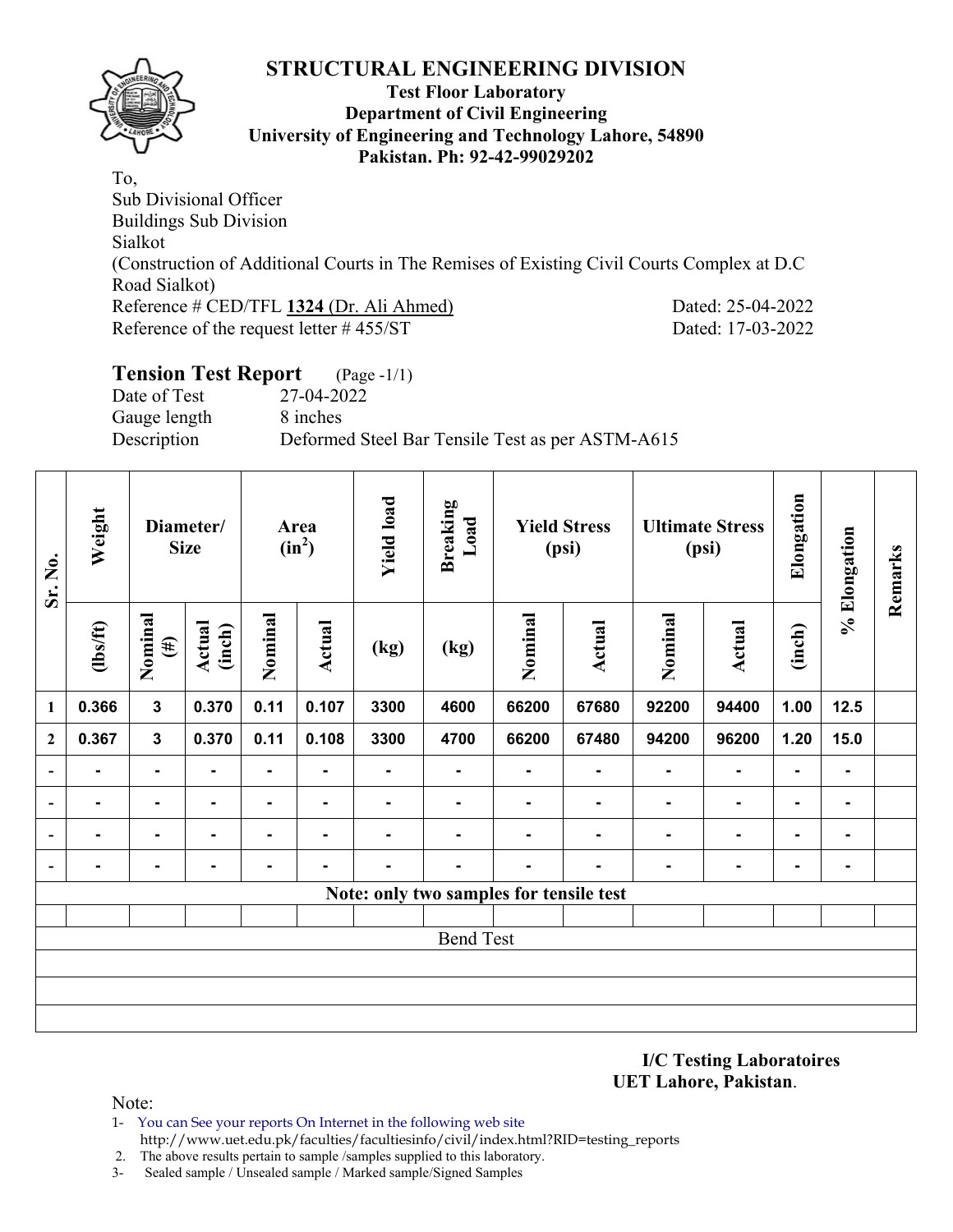**Test Floor Laboratory Department of Civil Engineering University of Engineering and Technology Lahore, 54890 Pakistan. Ph: 92-42-99029202** 

To, Resident Engineer NESPAK Dualization of Sargodha - Khushab - Mainwali Road

Reference # CED/TFL **1325** (Dr. Ali Ahmed) Dated: 25-04-2022 Reference of the request letter # RE/4376-E/MH/4c/47 Dated: 06-04-2022

# **Tension Test Report** (Page -1/1)

Date of Test 27-04-2022 Gauge length 8 inches

Description Deformed Steel Bar Tensile and Ben;d Test as per ASTM-A615

| Sr. No.                  | Weight                                        |                         | Diameter/<br><b>Size</b> |                | Area<br>$(in^2)$ |      | <b>Breaking</b><br>Load |          | <b>Yield Stress</b><br>(psi) |                                                                   | <b>Ultimate Stress</b><br>(psi) | Elongation     | % Elongation | Remarks    |
|--------------------------|-----------------------------------------------|-------------------------|--------------------------|----------------|------------------|------|-------------------------|----------|------------------------------|-------------------------------------------------------------------|---------------------------------|----------------|--------------|------------|
|                          | $\frac{2}{10}$                                | Nominal<br>$(\#)$       | Actual<br>(inch)         | Nominal        | <b>Actual</b>    | (kg) | (kg)                    | Nominal  | Actual                       | Nominal                                                           | Actual                          | (inch)         |              |            |
| $\mathbf{1}$             | 0.236                                         | $\mathbf{2}$            | 0.297                    | -------        | 0.069            | 1500 | 2300                    | -------- | 47720                        |                                                                   | 73200                           | 1.30           | 16.3         |            |
| $\boldsymbol{2}$         | 0.241                                         | $\overline{\mathbf{2}}$ | 0.300                    | -------        | 0.071            | 1500 | 2300                    |          | 46640                        |                                                                   | 71600                           | 1.50           | 18.8         | Nomi Steel |
| 3                        | 0.362                                         | $\mathbf{3}$            | 0.368                    | 0.11           | 0.106            | 3000 | 4900                    | 60200    | 62100                        | 98200                                                             | 101500                          | 0.90           | 11.3         |            |
| $\overline{\mathbf{4}}$  | 0.366                                         | 3                       | 0.370                    | 0.11           | 0.108            | 3200 | 5000                    | 64200    | 65580                        | 100200                                                            | 102500                          | 1.00           | 12.5         |            |
|                          |                                               | $\blacksquare$          |                          | $\blacksquare$ |                  |      |                         |          |                              |                                                                   |                                 | $\blacksquare$ |              |            |
| $\overline{\phantom{a}}$ |                                               | ۰                       |                          |                |                  |      |                         |          |                              |                                                                   |                                 |                |              |            |
|                          |                                               |                         |                          |                |                  |      |                         |          |                              | Note: only four samples for tensile and two samples for bend test |                                 |                |              |            |
|                          |                                               |                         |                          |                |                  |      |                         |          |                              |                                                                   |                                 |                |              |            |
|                          |                                               |                         |                          |                |                  |      | <b>Bend Test</b>        |          |                              |                                                                   |                                 |                |              |            |
|                          | #2 Bar Bend Test Through 180° is Satisfactory |                         |                          |                |                  |      |                         |          |                              |                                                                   |                                 |                |              |            |
|                          | #3 Bar Bend Test Through 180° is Satisfactory |                         |                          |                |                  |      |                         |          |                              |                                                                   |                                 |                |              |            |
|                          |                                               |                         |                          |                |                  |      |                         |          |                              |                                                                   |                                 |                |              |            |

**I/C Testing Laboratoires UET Lahore, Pakistan**.

Note:

- 1- You can See your reports On Internet in the following web site
	- http://www.uet.edu.pk/faculties/facultiesinfo/civil/index.html?RID=testing\_reports

2. The above results pertain to sample /samples supplied to this laboratory.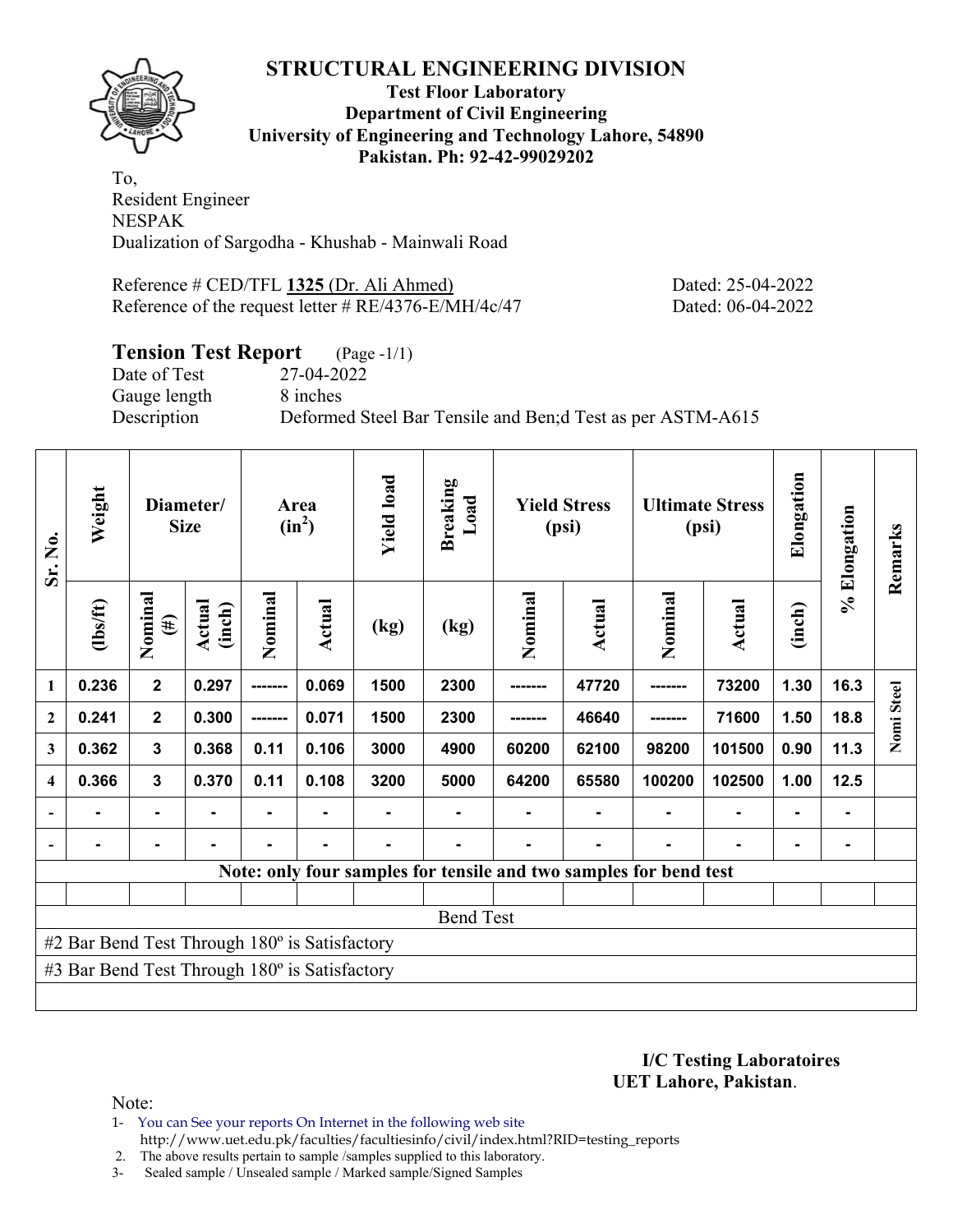

## **Test Floor Laboratory Department of Civil Engineering University of Engineering and Technology Lahore, 54890 Pakistan. Ph: 92-42-99029202**

To, Project Manager Ivcc Pvt Ltd Construction of Starch Pack Green Field, Kasur

Reference # CED/TFL **1326** (Dr. Ali Ahmed) Dated: 25-04-2022 Reference of the request letter # Nil Dated: 25-04-2022

### **Tension Test Report** (Page -1/1) Date of Test 27-04-2022

Gauge length 8 inches

Description Deformed Steel Bar Tensile and Bend Test as per ASTM-A615

| Sr. No.                  | Weight   |                | Diameter/<br><b>Size</b><br>(mm) |                | Area<br>$(in^2)$ |                                                     | <b>Breaking</b><br>Load |         | <b>Yield Stress</b><br>(psi)                                    |         | <b>Ultimate Stress</b><br>(psi) | Elongation     | % Elongation   | Remarks |
|--------------------------|----------|----------------|----------------------------------|----------------|------------------|-----------------------------------------------------|-------------------------|---------|-----------------------------------------------------------------|---------|---------------------------------|----------------|----------------|---------|
|                          | (1bs/ft) | Nominal        | Actual                           | Nominal        | Actual           | (kg)                                                | (kg)                    | Nominal | <b>Actual</b>                                                   | Nominal | Actual                          | (inch)         |                |         |
| 1                        | 0.378    | 10             | 9.55                             | 0.12           | 0.111            | 3500                                                | 4600                    | 64301   | 69490                                                           | 84510   | 91400                           | 1.30           | 16.3           |         |
| $\mathbf{2}$             | 0.381    | 10             | 9.59                             | 0.12           | 0.112            | 3800                                                | 4800                    | 69812   | 74770                                                           | 88184   | 94500                           | 0.90           | 11.3           |         |
| $\overline{\phantom{a}}$ |          | $\blacksquare$ |                                  |                |                  |                                                     |                         |         |                                                                 |         | $\blacksquare$                  | ۰              |                |         |
| $\overline{\phantom{a}}$ |          | $\blacksquare$ | ۰.                               | ٠              |                  |                                                     |                         |         |                                                                 |         | ٠                               | $\blacksquare$ |                |         |
| $\overline{\phantom{a}}$ | ۰        | $\blacksquare$ | ۰                                | Ξ.             | $\blacksquare$   | -                                                   |                         |         |                                                                 | ۰       | $\blacksquare$                  | $\blacksquare$ | $\blacksquare$ |         |
|                          |          | $\blacksquare$ |                                  | $\blacksquare$ | $\blacksquare$   |                                                     |                         |         | -                                                               |         | $\blacksquare$                  | $\blacksquare$ |                |         |
|                          |          |                |                                  |                |                  |                                                     |                         |         | Note: only two samples for tensile and one sample for bend test |         |                                 |                |                |         |
|                          |          |                |                                  |                |                  |                                                     |                         |         |                                                                 |         |                                 |                |                |         |
|                          |          |                |                                  |                |                  |                                                     | <b>Bend Test</b>        |         |                                                                 |         |                                 |                |                |         |
|                          |          |                |                                  |                |                  | 10mm Dia Bar Bend Test Through 180° is Satisfactory |                         |         |                                                                 |         |                                 |                |                |         |
|                          |          |                |                                  |                |                  |                                                     |                         |         |                                                                 |         |                                 |                |                |         |
|                          |          |                |                                  |                |                  |                                                     |                         |         |                                                                 |         |                                 |                |                |         |

**I/C Testing Laboratoires UET Lahore, Pakistan**.

- 1- You can See your reports On Internet in the following web site http://www.uet.edu.pk/faculties/facultiesinfo/civil/index.html?RID=testing\_reports
- 2. The above results pertain to sample /samples supplied to this laboratory.
- 3- Sealed sample / Unsealed sample / Marked sample/Signed Samples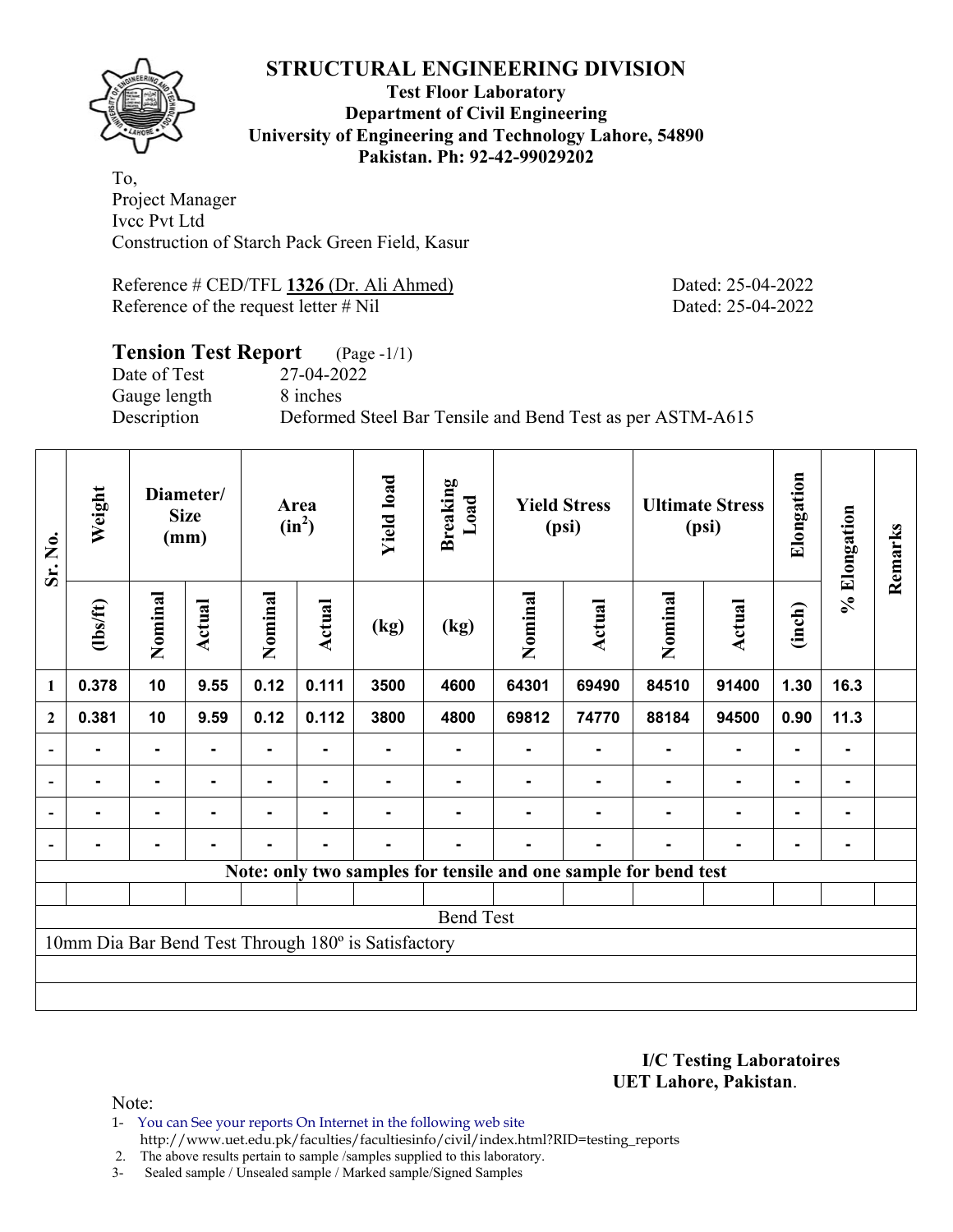

## **Test Floor Laboratory Department of Civil Engineering University of Engineering and Technology Lahore, 54890 Pakistan. Ph: 92-42-99029202**

To, Procurement Manager Premier Developers & Builders Lyallpur Galleria-II Near Four Season Colony Samundri Road, Faisalabad

| Reference # CED/TFL 1327 (Dr. Ali Ahmed)      |  |
|-----------------------------------------------|--|
| Reference of the request letter $# LG-II/016$ |  |

Dated: 25-04-2022 Dated: 22-04-2022

# **Tension Test Report** (Page -1/1) Date of Test 27-04-2022 Gauge length 8 inches Description Deformed Steel Bar Tensile and Bend Test as per ASTM-A615

| Sr. No.                  | Weight                                        |                                                                | Diameter/<br><b>Size</b> | Area<br>$(in^2)$ |                          | <b>Yield load</b> | Breaking<br>Load | <b>Yield Stress</b><br>(psi) |                |                          | <b>Ultimate Stress</b><br>(psi) | Elongation               | % Elongation                 | Remarks           |
|--------------------------|-----------------------------------------------|----------------------------------------------------------------|--------------------------|------------------|--------------------------|-------------------|------------------|------------------------------|----------------|--------------------------|---------------------------------|--------------------------|------------------------------|-------------------|
|                          | $\frac{2}{10}$                                | Nominal<br>$(\#)$                                              | Actual<br>(inch)         | Nominal          | Actual                   | (kg)              | (kg)             | Nominal                      | Actual         | Nominal                  | Actual                          | (inch)                   |                              |                   |
| $\mathbf{1}$             | 0.367                                         | $\mathbf{3}$                                                   | 0.371                    | 0.11             | 0.108                    | 3300              | 4600             | 66200                        | 67370          | 92200                    | 94000                           | 1.00                     | 12.5                         |                   |
| $\overline{\phantom{0}}$ | $\overline{a}$                                | $\overline{\phantom{a}}$                                       |                          | ٠                | $\overline{\phantom{0}}$ |                   |                  |                              |                | $\blacksquare$           | $\blacksquare$                  | $\overline{\phantom{0}}$ |                              | <b>Steel</b><br>E |
| $\blacksquare$           |                                               | $\blacksquare$                                                 | ۰                        | $\blacksquare$   | $\blacksquare$           |                   |                  |                              |                | ۰                        | $\overline{\phantom{0}}$        | ۰                        |                              |                   |
| $\overline{a}$           |                                               | $\overline{\phantom{0}}$                                       |                          |                  | $\overline{\phantom{0}}$ |                   |                  |                              |                |                          | $\overline{a}$                  | $\overline{\phantom{0}}$ |                              |                   |
| $\overline{\phantom{a}}$ |                                               | $\overline{\phantom{0}}$                                       | $\overline{\phantom{0}}$ |                  | $\blacksquare$           |                   |                  |                              |                | $\overline{\phantom{a}}$ | $\blacksquare$                  | $\overline{\phantom{a}}$ | $\qquad \qquad \blacksquare$ |                   |
|                          | $\overline{a}$                                | $\overline{\phantom{0}}$                                       |                          |                  | $\overline{\phantom{0}}$ |                   |                  |                              | $\overline{a}$ | $\blacksquare$           | $\overline{\phantom{0}}$        | $\overline{\phantom{a}}$ | $\overline{\phantom{0}}$     |                   |
|                          |                                               | Note: only one sample for tensile and one sample for bend test |                          |                  |                          |                   |                  |                              |                |                          |                                 |                          |                              |                   |
|                          |                                               |                                                                |                          |                  |                          |                   |                  |                              |                |                          |                                 |                          |                              |                   |
|                          |                                               |                                                                |                          |                  |                          |                   | <b>Bend Test</b> |                              |                |                          |                                 |                          |                              |                   |
|                          | #3 Bar Bend Test Through 180° is Satisfactory |                                                                |                          |                  |                          |                   |                  |                              |                |                          |                                 |                          |                              |                   |
|                          |                                               |                                                                |                          |                  |                          |                   |                  |                              |                |                          |                                 |                          |                              |                   |
|                          |                                               |                                                                |                          |                  |                          |                   |                  |                              |                |                          |                                 |                          |                              |                   |

**I/C Testing Laboratoires UET Lahore, Pakistan**.

- 1- You can See your reports On Internet in the following web site http://www.uet.edu.pk/faculties/facultiesinfo/civil/index.html?RID=testing\_reports
- 2. The above results pertain to sample /samples supplied to this laboratory.
- 3- Sealed sample / Unsealed sample / Marked sample/Signed Samples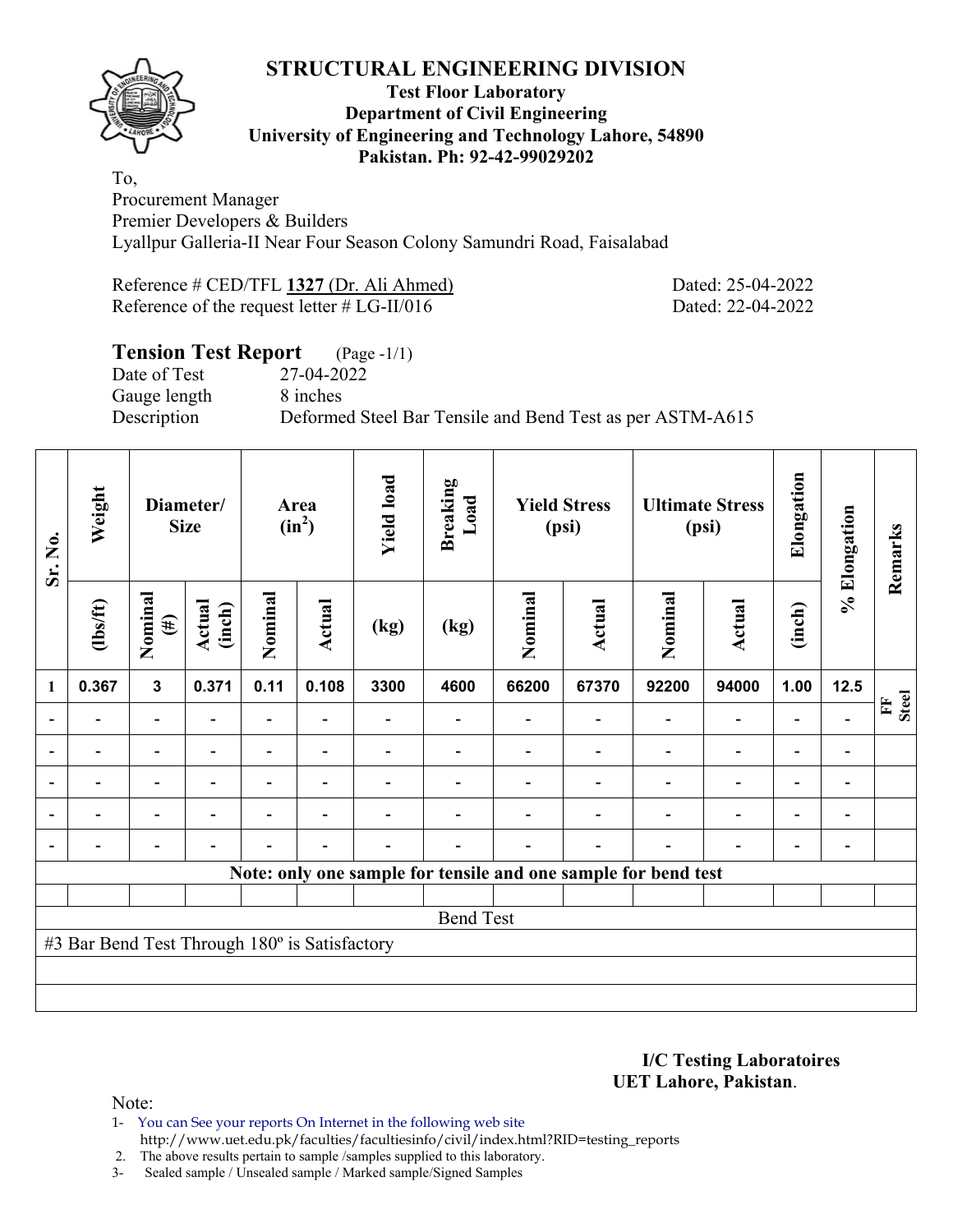

## **Test Floor Laboratory Department of Civil Engineering University of Engineering and Technology Lahore, 54890 Pakistan. Ph: 92-42-99029202**

To, Executive Engineer (B&W) UVAS, Lahore "Construction of 2nd Floor of Amina Hall at City Campus, UVAS, Lahore

Reference # CED/TFL **1331** (Dr. Ali Ahmed) Dated: 26-04-2022 Reference of the request letter # E.E. 0738 Dated: 11-04-2022

# **Tension Test Report** (Page -1/1) Date of Test 27-04-2022 Gauge length 8 inches Description Deformed Steel Bar Tensile and Bend Test as per ASTM-A615

| Sr. No.                  | Weight         |                | Diameter/<br><b>Size</b><br>(inch) | Area<br>$(in^2)$ |                | <b>Yield load</b>                                   | <b>Breaking</b><br>Load |         | <b>Yield Stress</b><br>(psi) |                                                                | <b>Ultimate Stress</b><br>(psi) | Elongation     | % Elongation | Remarks      |
|--------------------------|----------------|----------------|------------------------------------|------------------|----------------|-----------------------------------------------------|-------------------------|---------|------------------------------|----------------------------------------------------------------|---------------------------------|----------------|--------------|--------------|
|                          | $\frac{1}{10}$ | Nominal        | <b>Actual</b>                      | Nominal          | Actual         | (kg)                                                | (kg)                    | Nominal | Actual                       | Nominal                                                        | <b>Actual</b>                   | (inch)         |              |              |
| 1                        | 0.378          | 3/8            | 0.376                              | 0.11             | 0.111          | 3800                                                | 5200                    | 76200   | 75330                        | 104200                                                         | 103100                          | 0.90           | 11.3         | <b>Steel</b> |
| $\overline{\phantom{0}}$ |                | ٠.             |                                    | Ξ.               |                |                                                     |                         |         |                              |                                                                | $\blacksquare$                  | ٠              |              | E            |
|                          |                | $\blacksquare$ |                                    |                  |                |                                                     |                         |         |                              |                                                                | ۰                               | ۰              |              |              |
| $\blacksquare$           |                | $\blacksquare$ |                                    |                  |                |                                                     |                         |         |                              |                                                                |                                 |                |              |              |
| $\overline{\phantom{a}}$ |                | $\blacksquare$ |                                    |                  |                |                                                     |                         |         |                              |                                                                | $\blacksquare$                  | $\blacksquare$ |              |              |
| $\overline{\phantom{0}}$ |                | $\blacksquare$ |                                    |                  | $\blacksquare$ |                                                     |                         |         |                              |                                                                | ۰                               | $\blacksquare$ |              |              |
|                          |                |                |                                    |                  |                |                                                     |                         |         |                              | Note: only one sample for tensile and one sample for bend test |                                 |                |              |              |
|                          |                |                |                                    |                  |                |                                                     |                         |         |                              |                                                                |                                 |                |              |              |
|                          |                |                |                                    |                  |                |                                                     | <b>Bend Test</b>        |         |                              |                                                                |                                 |                |              |              |
|                          |                |                |                                    |                  |                | 3/8" Dia Bar Bend Test Through 180° is Satisfactory |                         |         |                              |                                                                |                                 |                |              |              |
|                          |                |                |                                    |                  |                |                                                     |                         |         |                              |                                                                |                                 |                |              |              |
|                          |                |                |                                    |                  |                |                                                     |                         |         |                              |                                                                |                                 |                |              |              |

### **I/C Testing Laboratoires UET Lahore, Pakistan**.

- 1- You can See your reports On Internet in the following web site http://www.uet.edu.pk/faculties/facultiesinfo/civil/index.html?RID=testing\_reports
- 2. The above results pertain to sample /samples supplied to this laboratory.
- 3- Sealed sample / Unsealed sample / Marked sample/Signed Samples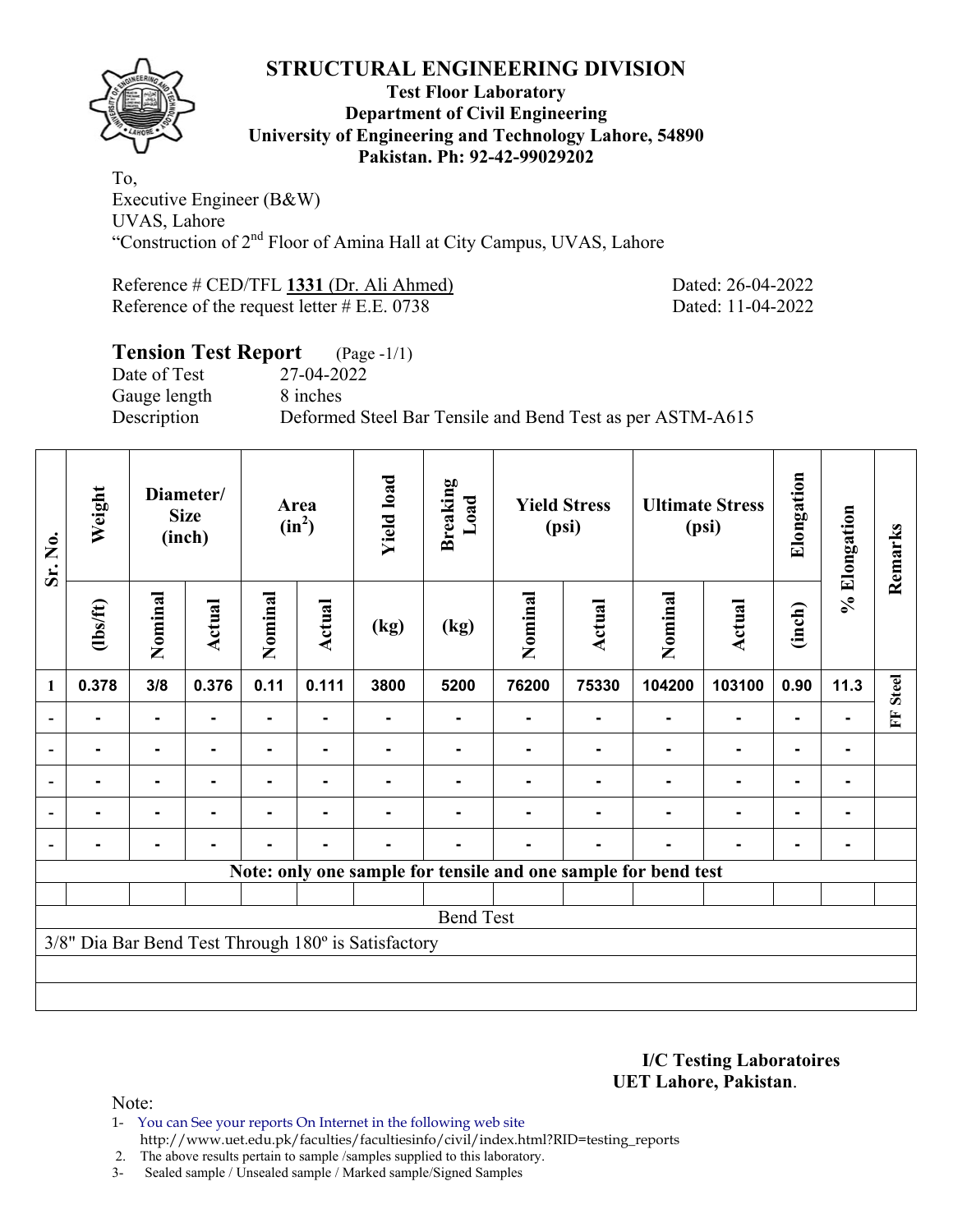

## **Test Floor Laboratory Department of Civil Engineering University of Engineering and Technology Lahore, 54890 Pakistan. Ph: 92-42-99029202**

To, Resident Engineer Islam Barrage Consultants (IBC) Rehabilitation and Modernization of Islam Barrage (DESCON) Reference # CED/TFL **1332** (Dr. Ali Ahmed) Dated: 26-04-2022 Reference of the request letter # IBC/RE/UET/006 Dated: 22-04-2022

# **Tension Test Report** (Page -1/1)

Date of Test 27-04-2022 Gauge length 8 inches

Description Deformed Steel Bar Tensile and Ben;d Test as per ASTM-A615

| Sr. No.                  | Weight                                        |                   | Diameter/<br><b>Size</b> |         | Area<br>$(in^2)$ | <b>Yield load</b> | <b>Breaking</b><br>Load |         | <b>Yield Stress</b><br>(psi) |                                                                   | <b>Ultimate Stress</b><br>(psi) | Elongation     | % Elongation | Remarks   |
|--------------------------|-----------------------------------------------|-------------------|--------------------------|---------|------------------|-------------------|-------------------------|---------|------------------------------|-------------------------------------------------------------------|---------------------------------|----------------|--------------|-----------|
|                          | $\frac{1}{10}$                                | Nominal<br>$(\#)$ | Actual<br>(inch)         | Nominal | Actual           | (kg)              | (kg)                    | Nominal | Actual                       | Nominal                                                           | <b>Actual</b>                   | (inch)         |              |           |
| 1                        | 0.435                                         | 3                 | 0.404                    | 0.11    | 0.128            | 4300              | 5800                    | 86200   | 74120                        | 116300                                                            | 100000                          | 0.80           | 10.0         |           |
| $\boldsymbol{2}$         | 0.435                                         | 3                 | 0.404                    | 0.11    | 0.128            | 4300              | 5700                    | 86200   | 74060                        | 114300                                                            | 98200                           | 1.00           | 12.5         | Pak Steel |
| 3                        | 0.434                                         | $\mathbf{3}$      | 0.403                    | 0.11    | 0.128            | 4500              | 5800                    | 90200   | 77690                        | 116300                                                            | 100200                          | 1.10           | 13.8         |           |
| $\overline{\mathbf{4}}$  | 0.426                                         | $\overline{3}$    | 0.399                    | 0.11    | 0.125            | 4300              | 5700                    | 86200   | 75710                        | 114300                                                            | 100400                          | 1.10           | 13.8         |           |
| $\overline{\phantom{0}}$ | ۰                                             | $\blacksquare$    | $\blacksquare$           | Ξ.      |                  |                   |                         |         | ۰                            | $\blacksquare$                                                    | ۰                               | $\blacksquare$ |              |           |
| $\blacksquare$           |                                               | $\blacksquare$    | $\blacksquare$           | ٠       | $\blacksquare$   | $\blacksquare$    |                         |         | $\blacksquare$               |                                                                   | $\blacksquare$                  | $\blacksquare$ |              |           |
|                          |                                               |                   |                          |         |                  |                   |                         |         |                              | Note: only four samples for tensile and two samples for bend test |                                 |                |              |           |
|                          |                                               |                   |                          |         |                  |                   |                         |         |                              |                                                                   |                                 |                |              |           |
|                          |                                               |                   |                          |         |                  |                   | <b>Bend Test</b>        |         |                              |                                                                   |                                 |                |              |           |
|                          | #3 Bar Bend Test Through 180° is Satisfactory |                   |                          |         |                  |                   |                         |         |                              |                                                                   |                                 |                |              |           |
|                          | #3 Bar Bend Test Through 180° is Satisfactory |                   |                          |         |                  |                   |                         |         |                              |                                                                   |                                 |                |              |           |
|                          |                                               |                   |                          |         |                  |                   |                         |         |                              |                                                                   |                                 |                |              |           |

**I/C Testing Laboratoires UET Lahore, Pakistan**.

Note:

- 1- You can See your reports On Internet in the following web site
- http://www.uet.edu.pk/faculties/facultiesinfo/civil/index.html?RID=testing\_reports

2. The above results pertain to sample /samples supplied to this laboratory.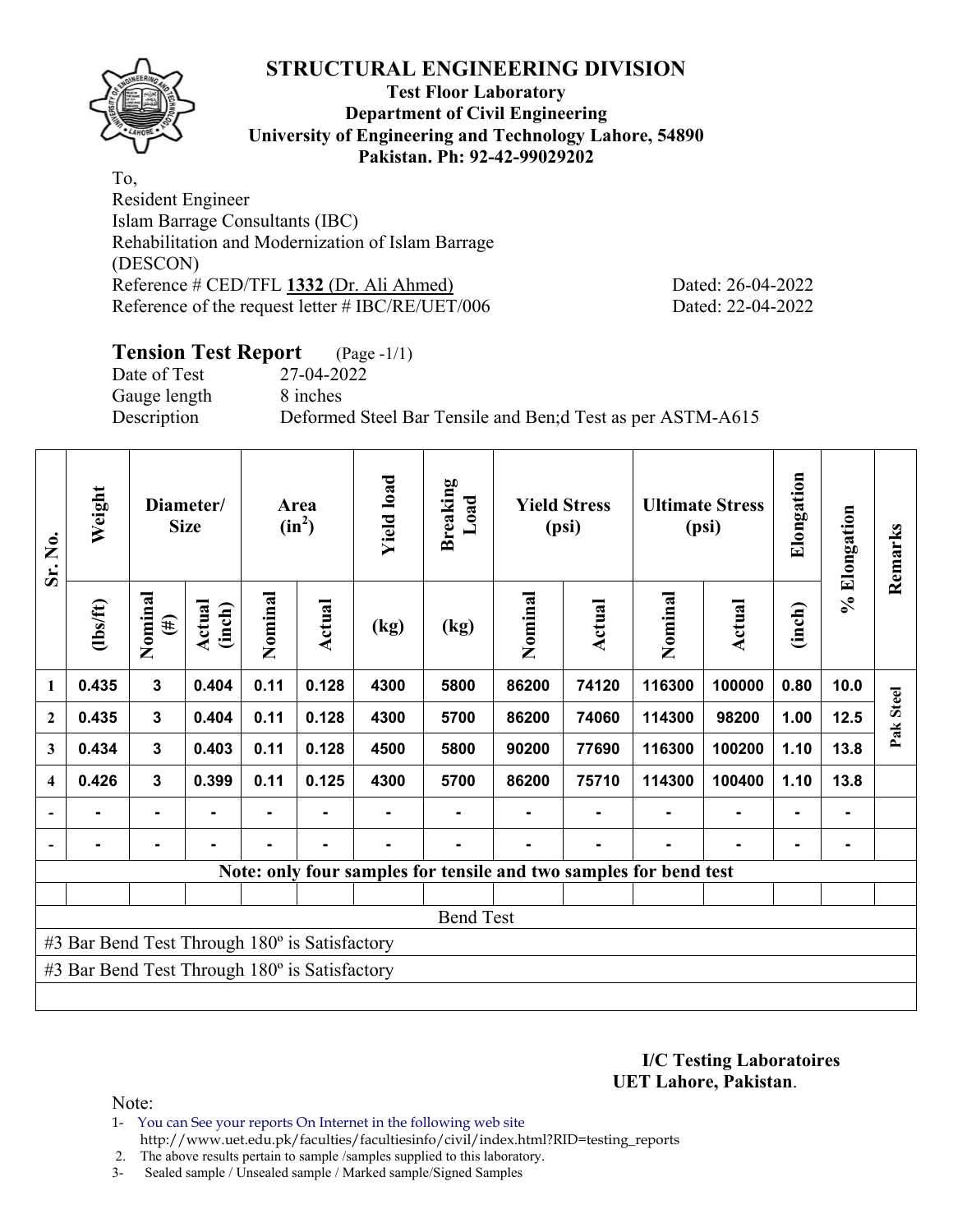

## **Test Floor Laboratory Department of Civil Engineering University of Engineering and Technology Lahore, 54890 Pakistan. Ph: 92-42-99029202**

To, Resident Engineer Bahria Town Private Limited Permanent Boundary Wall at Alamgir Block Bahria Town Multan Road, Lahore

| Reference # CED/TFL 1333 (Dr. Ali Ahmed)              | Dated: 26-04-2022 |
|-------------------------------------------------------|-------------------|
| Reference of the request letter $\#$ QA/QC-Steel-2599 | Dated: 25-04-2022 |

# **Tension Test Report** (Page -1/1)

Date of Test 27-04-2022 Gauge length 8 inches

Description Deformed Steel Bar Tensile and Ben;d Test as per ASTM-A615

| Sr. No.                  | Weight                                        |                   | Diameter/<br><b>Size</b> |                | Area<br>$(in^2)$ |      | <b>Breaking</b><br>Load |         | <b>Yield Stress</b><br>(psi)                                    |                | <b>Ultimate Stress</b><br>(psi) | Elongation     | % Elongation   | Remarks      |
|--------------------------|-----------------------------------------------|-------------------|--------------------------|----------------|------------------|------|-------------------------|---------|-----------------------------------------------------------------|----------------|---------------------------------|----------------|----------------|--------------|
|                          | $\frac{2}{10}$                                | Nominal<br>$(\#)$ | Actual<br>(inch)         | Nominal        | Actual           | (kg) | (kg)                    | Nominal | <b>Actual</b>                                                   | Nominal        | Actual                          | (inch)         |                |              |
| 1                        | 0.383                                         | $\mathbf 3$       | 0.379                    | 0.11           | 0.113            | 4000 | 4800                    | 80200   | 78300                                                           | 96200          | 94000                           | 0.80           | 10.0           |              |
| $\mathbf{2}$             | 0.384                                         | $\mathbf{3}$      | 0.379                    | 0.11           | 0.113            | 3900 | 4900                    | 78200   | 76220                                                           | 98200          | 95800                           | 1.00           | 12.5           | Mughal Steel |
| $\overline{\phantom{a}}$ |                                               | ۰                 |                          |                |                  |      |                         |         |                                                                 |                | $\blacksquare$                  | $\blacksquare$ |                |              |
| $\overline{\phantom{a}}$ | -                                             | ۰                 | $\blacksquare$           |                |                  |      |                         |         |                                                                 |                | $\blacksquare$                  | ۰              | ۰              |              |
| $\overline{\phantom{a}}$ | -                                             | ٠                 | -                        | $\blacksquare$ | ٠                |      |                         |         | -                                                               | ۰              | $\blacksquare$                  | ٠              | $\blacksquare$ |              |
| $\overline{\phantom{0}}$ |                                               | ۰                 | $\blacksquare$           | Ξ.             | ٠                | ۰    |                         |         | $\blacksquare$                                                  | $\blacksquare$ | $\blacksquare$                  | ۰              | ۰              |              |
|                          |                                               |                   |                          |                |                  |      |                         |         | Note: only two samples for tensile and one sample for bend test |                |                                 |                |                |              |
|                          |                                               |                   |                          |                |                  |      |                         |         |                                                                 |                |                                 |                |                |              |
|                          |                                               |                   |                          |                |                  |      | <b>Bend Test</b>        |         |                                                                 |                |                                 |                |                |              |
|                          | #3 Bar Bend Test Through 180° is Satisfactory |                   |                          |                |                  |      |                         |         |                                                                 |                |                                 |                |                |              |
|                          |                                               |                   |                          |                |                  |      |                         |         |                                                                 |                |                                 |                |                |              |
|                          |                                               |                   |                          |                |                  |      |                         |         |                                                                 |                |                                 |                |                |              |

**I/C Testing Laboratoires UET Lahore, Pakistan**.

- 1- You can See your reports On Internet in the following web site http://www.uet.edu.pk/faculties/facultiesinfo/civil/index.html?RID=testing\_reports
- 2. The above results pertain to sample /samples supplied to this laboratory.
- 3- Sealed sample / Unsealed sample / Marked sample/Signed Samples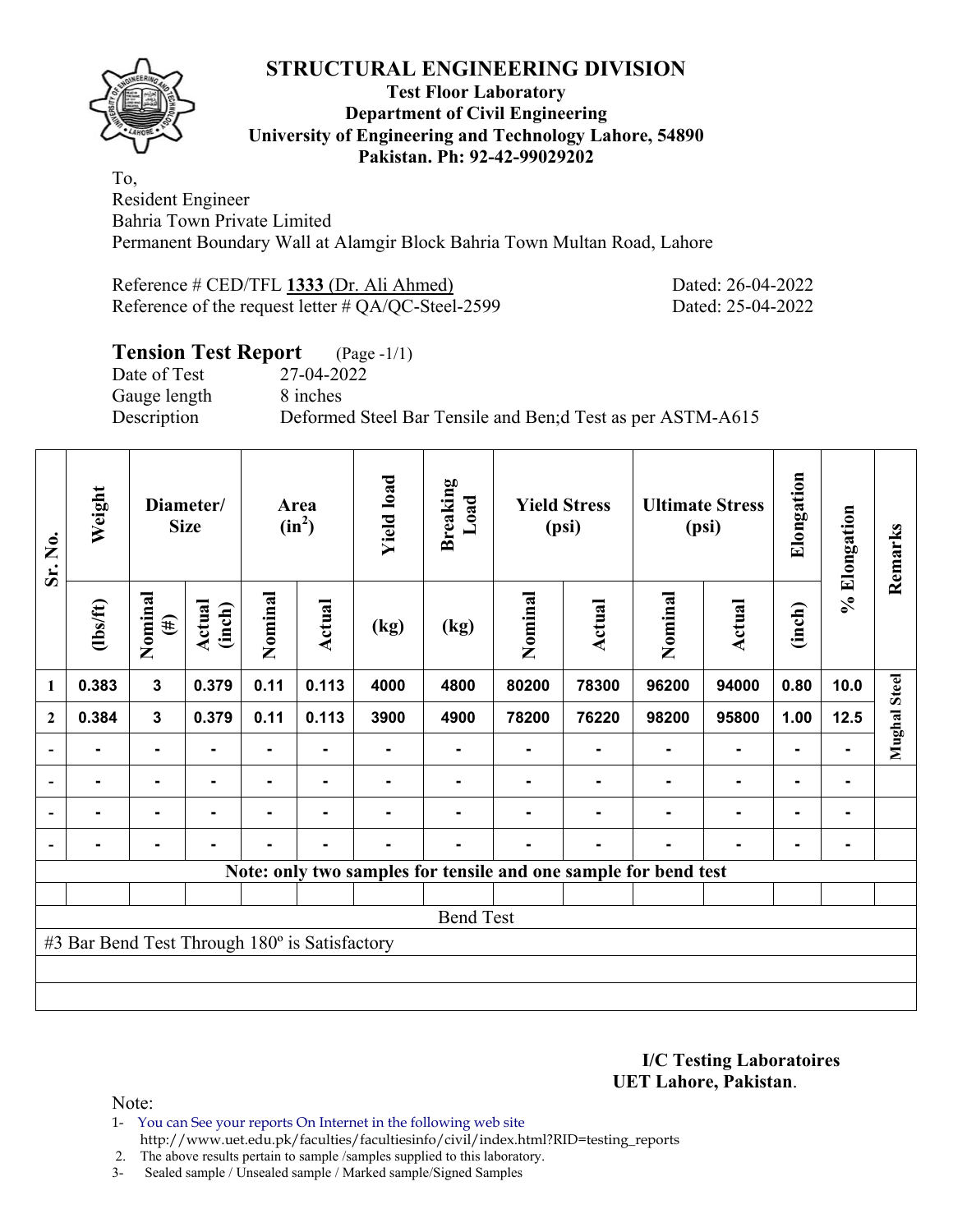

## **Test Floor Laboratory Department of Civil Engineering University of Engineering and Technology Lahore, 54890 Pakistan. Ph: 92-42-99029202**

To, Resident Engineer City Survey & Engineering Consultants Green View Executive Apartments Phase-V

Reference # CED/TFL **1335** (Dr. Ali Ahmed) Dated: 26-04-2022 Reference of the request letter # GVA/RE/06/22 Dated: 18-04-2022

# **Tension Test Report** (Page -1/1)

Date of Test 27-04-2022 Gauge length 8 inches

Description Deformed Steel Bar Tensile and Bend Test as per ASTM-A615

| Sr. No.                  | Weight                                        |                          | Diameter/<br>size |                | Area<br>$(in^2)$         | <b>Yield load</b>        | <b>Breaking</b><br>Load |         | <b>Yield Stress</b><br>(psi)                                    |                          | <b>Ultimate Stress</b><br>(psi) | Elongation               | % Elongation                 | Remarks |
|--------------------------|-----------------------------------------------|--------------------------|-------------------|----------------|--------------------------|--------------------------|-------------------------|---------|-----------------------------------------------------------------|--------------------------|---------------------------------|--------------------------|------------------------------|---------|
|                          | $\frac{2}{10}$                                | Nominal<br>$(\#)$        | Actual<br>(inch)  | Nominal        | Actual                   | (kg)                     | (kg)                    | Nominal | Actual                                                          | Nominal                  | Actual                          | (inch)                   |                              |         |
| 1                        | 0.380                                         | $\mathbf{3}$             | 0.377             | 0.11           | 0.112                    | 3800                     | 4800                    | 76200   | 74970                                                           | 96200                    | 94700                           | 0.90                     | 11.3                         |         |
| $\overline{2}$           | 0.380                                         | $\mathbf{3}$             | 0.377             | 0.11           | 0.112                    | 3800                     | 4600                    | 76200   | 74920                                                           | 92200                    | 90700                           | 0.90                     | 11.3                         |         |
|                          |                                               | $\overline{\phantom{0}}$ |                   |                |                          |                          |                         |         |                                                                 |                          | $\qquad \qquad \blacksquare$    | $\overline{a}$           |                              |         |
| $\overline{\phantom{a}}$ | $\overline{\phantom{0}}$                      | $\overline{\phantom{a}}$ | Ξ.                | Ξ.             | $\overline{\phantom{a}}$ |                          |                         |         | $\overline{\phantom{a}}$                                        | $\overline{\phantom{a}}$ | $\overline{\phantom{a}}$        | $\overline{\phantom{a}}$ | $\overline{\phantom{a}}$     |         |
|                          | $\overline{\phantom{0}}$                      | $\overline{\phantom{0}}$ |                   | Ξ.             | $\overline{\phantom{0}}$ |                          |                         |         | $\overline{\phantom{0}}$                                        | $\blacksquare$           | $\overline{\phantom{0}}$        | $\overline{\phantom{0}}$ | $\overline{\phantom{0}}$     |         |
|                          | $\overline{\phantom{0}}$                      | -                        |                   | $\blacksquare$ | $\blacksquare$           | $\overline{\phantom{0}}$ |                         |         | $\overline{\phantom{0}}$                                        | $\blacksquare$           | $\qquad \qquad \blacksquare$    | -                        | $\qquad \qquad \blacksquare$ |         |
|                          |                                               |                          |                   |                |                          |                          |                         |         | Note: only two samples for tensile and one sample for bend test |                          |                                 |                          |                              |         |
|                          |                                               |                          |                   |                |                          |                          |                         |         |                                                                 |                          |                                 |                          |                              |         |
|                          |                                               |                          |                   |                |                          |                          | <b>Bend Test</b>        |         |                                                                 |                          |                                 |                          |                              |         |
|                          | #3 Bar Bend Test Through 180° is Satisfactory |                          |                   |                |                          |                          |                         |         |                                                                 |                          |                                 |                          |                              |         |
|                          |                                               |                          |                   |                |                          |                          |                         |         |                                                                 |                          |                                 |                          |                              |         |
|                          |                                               |                          |                   |                |                          |                          |                         |         |                                                                 |                          |                                 |                          |                              |         |

**I/C Testing Laboratoires UET Lahore, Pakistan**.

Note:

1- You can See your reports On Internet in the following web site http://www.uet.edu.pk/faculties/facultiesinfo/civil/index.html?RID=testing\_reports

2. The above results pertain to sample /samples supplied to this laboratory.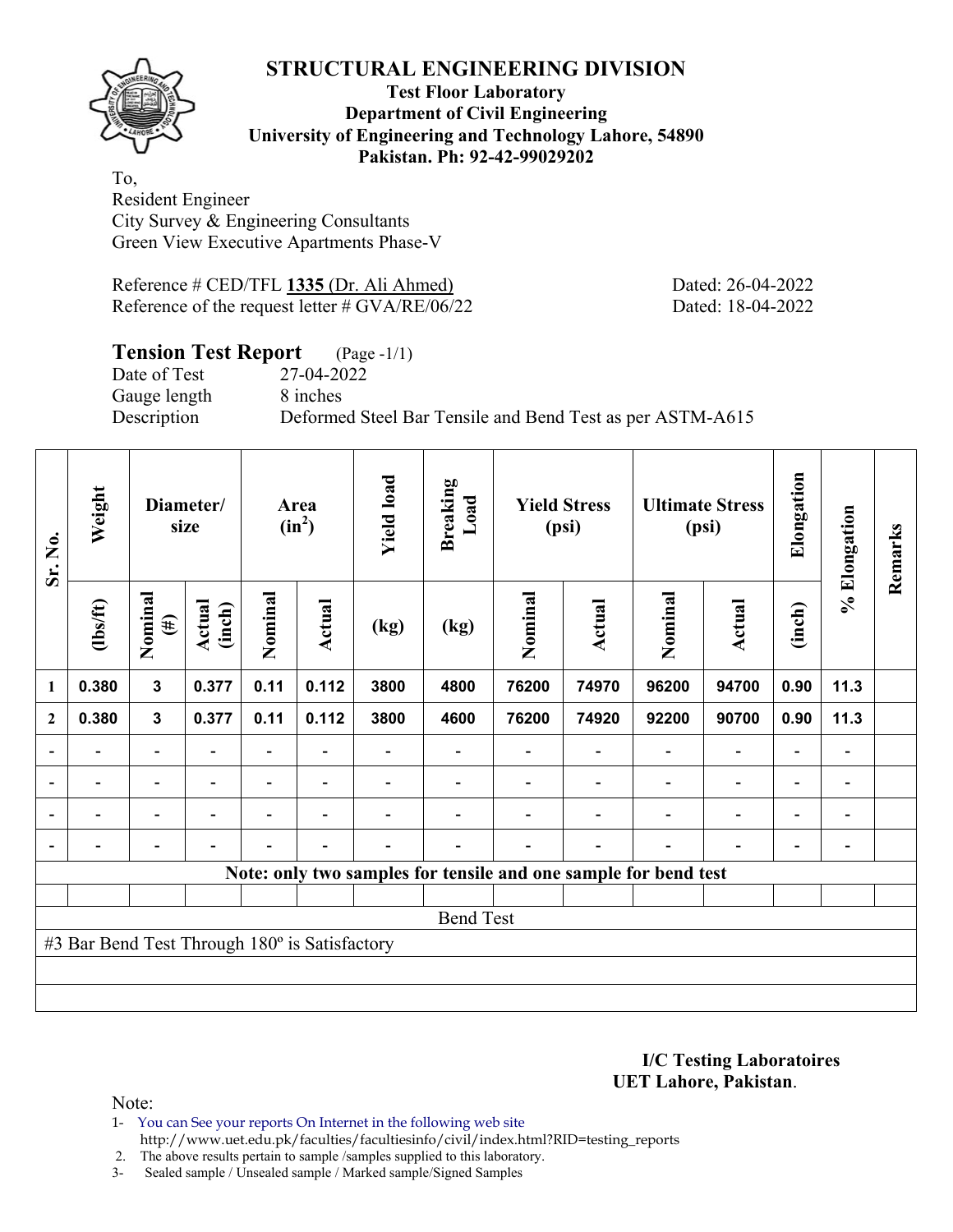

### **Test Floor Laboratory Department of Civil Engineering University of Engineering and Technology Lahore, 54890 Pakistan. Ph: 92-42-99029202**

To, Sub Divisional Officer Buildings Sub Division No. 5 Lahore (Extansion - Expansion of Inspectorate of Prisons Punjab Lahore Group No. 1)

Reference # CED/TFL **1337** (Dr. Ali Ahmed) Dated: 26-04-2022 Reference of the request letter # 903/5th Dated: 18-04-2022

| <b>Tension Test Report</b> (Page -1/1) |                                                  |
|----------------------------------------|--------------------------------------------------|
| Date of Test                           | 27-04-2022                                       |
| Gauge length                           | 8 inches                                         |
| Description                            | Deformed Steel Bar Tensile Test as per ASTM-A615 |

| Sr. No.                  | Weight<br>Diameter/<br><b>Size</b><br>(inch) |                          |                          | Area<br>$(in^2)$         | <b>Yield load</b>        | <b>Breaking</b><br>Load  |                                         | <b>Yield Stress</b><br>(psi) |                          | <b>Ultimate Stress</b><br>(psi) | Elongation                   | % Elongation             | Remarks                  |  |
|--------------------------|----------------------------------------------|--------------------------|--------------------------|--------------------------|--------------------------|--------------------------|-----------------------------------------|------------------------------|--------------------------|---------------------------------|------------------------------|--------------------------|--------------------------|--|
|                          | $\frac{2}{10}$                               | Nominal                  | Actual                   | Nominal                  | Actual                   | (kg)                     | $\left(\text{kg}\right)$                | Nominal                      | <b>Actual</b>            | Nominal                         | <b>Actual</b>                | (inch)                   |                          |  |
| 1                        | 0.385                                        | 3/8                      | 0.379                    | 0.11                     | 0.113                    | 3300                     | 4700                                    | 66200                        | 64340                    | 94200                           | 91700                        | 1.30                     | 16.3                     |  |
| $\boldsymbol{2}$         | 0.388                                        | 3/8                      | 0.381                    | 0.11                     | 0.114                    | 3400                     | 4800                                    | 68200                        | 65640                    | 96200                           | 92700                        | 1.30                     | 16.3                     |  |
| $\overline{\phantom{0}}$ | $\qquad \qquad \blacksquare$                 | $\overline{\phantom{0}}$ | $\overline{\phantom{0}}$ | $\overline{\phantom{a}}$ | $\overline{\phantom{a}}$ | $\overline{\phantom{a}}$ | $\overline{\phantom{a}}$                | $\overline{\phantom{0}}$     | $\blacksquare$           | $\overline{\phantom{a}}$        | $\overline{\phantom{a}}$     | $\overline{\phantom{a}}$ | $\blacksquare$           |  |
|                          | -                                            | $\overline{\phantom{0}}$ | $\overline{\phantom{0}}$ | $\overline{\phantom{0}}$ | $\overline{\phantom{a}}$ | $\overline{\phantom{0}}$ |                                         | $\blacksquare$               | $\blacksquare$           | $\overline{\phantom{a}}$        | $\overline{\phantom{a}}$     | $\overline{\phantom{a}}$ | $\blacksquare$           |  |
|                          |                                              | $\overline{\phantom{0}}$ |                          | $\overline{\phantom{0}}$ | $\overline{\phantom{0}}$ |                          |                                         |                              | $\overline{\phantom{0}}$ | $\qquad \qquad \blacksquare$    | $\qquad \qquad \blacksquare$ | $\overline{\phantom{0}}$ | $\overline{\phantom{0}}$ |  |
| $\overline{\phantom{a}}$ | $\qquad \qquad \blacksquare$                 | $\overline{\phantom{0}}$ |                          |                          |                          |                          |                                         | $\overline{\phantom{0}}$     |                          | $\overline{\phantom{a}}$        | $\overline{\phantom{a}}$     | $\blacksquare$           | $\blacksquare$           |  |
|                          |                                              |                          |                          |                          |                          |                          | Note: only two samples for tensile test |                              |                          |                                 |                              |                          |                          |  |
|                          |                                              |                          |                          |                          |                          |                          |                                         |                              |                          |                                 |                              |                          |                          |  |
|                          |                                              |                          |                          |                          |                          |                          | <b>Bend Test</b>                        |                              |                          |                                 |                              |                          |                          |  |
|                          |                                              |                          |                          |                          |                          |                          |                                         |                              |                          |                                 |                              |                          |                          |  |
|                          |                                              |                          |                          |                          |                          |                          |                                         |                              |                          |                                 |                              |                          |                          |  |
|                          |                                              |                          |                          |                          |                          |                          |                                         |                              |                          |                                 |                              |                          |                          |  |

**I/C Testing Laboratoires UET Lahore, Pakistan**.

- 1- You can See your reports On Internet in the following web site http://www.uet.edu.pk/faculties/facultiesinfo/civil/index.html?RID=testing\_reports
- 2. The above results pertain to sample /samples supplied to this laboratory.
- 3- Sealed sample / Unsealed sample / Marked sample/Signed Samples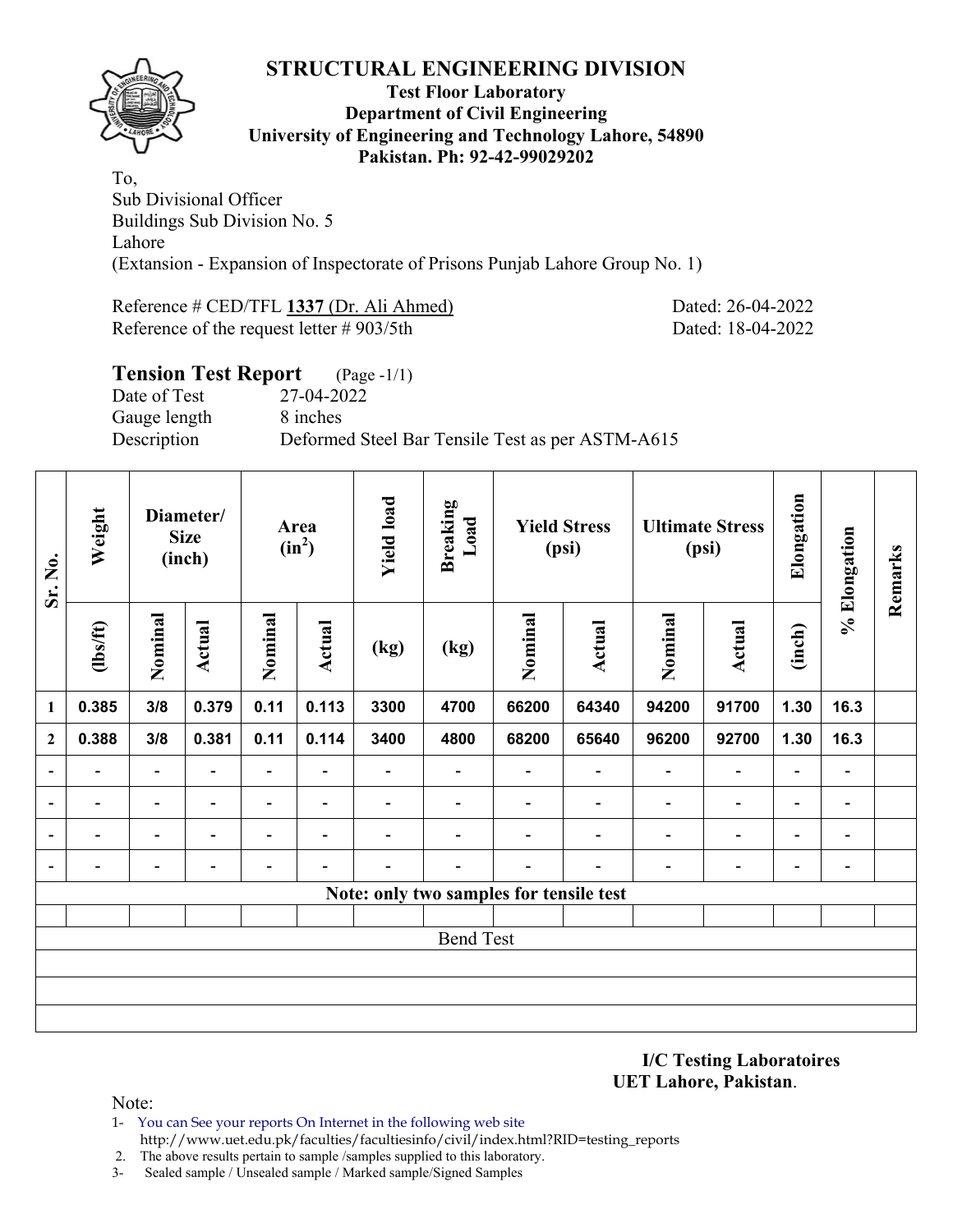

## **Test Floor Laboratory Department of Civil Engineering University of Engineering and Technology Lahore, 54890 Pakistan. Ph: 92-42-99029202**

To, M/S United Wire Industries (Pvt) Limited Lahore

Reference # CED/TFL **1338** (Dr. Ali Ahmed) Dated: 26-04-2022 Reference of the request letter # UWIL/D-837 Dated: 26-04-2022

| <b>Tension Test Report</b> $(\text{Page} - 1/1)$ |                                                 |
|--------------------------------------------------|-------------------------------------------------|
| Date of Test                                     | 27-04-2021                                      |
| Gauge length                                     | $640$ mm                                        |
| Description                                      | Steel Strand Tensile Test as per ASTM A-416-94a |

| Sr. No.                  | <b>Nominal</b><br><b>Diameter</b> | <b>Nominal</b><br>Weight | <b>Measured</b><br>weight | <b>Yield strength</b><br>clause $(6.3)$ |                              | <b>Breaking</b><br>strength clause<br>(6.2) |                          | % Elongation | Remarks/Coil No. |
|--------------------------|-----------------------------------|--------------------------|---------------------------|-----------------------------------------|------------------------------|---------------------------------------------|--------------------------|--------------|------------------|
|                          | (mm)                              | (kg/km)                  | (kg/km)                   | (kg)                                    | (kN)                         | (kg)                                        | (kN)                     |              |                  |
| $\mathbf{1}$             | 9.53<br>(3/8")                    | 432.0                    | 432.0                     | 9100                                    | 89.27                        | 10200                                       | 100.06                   | >3.50        | 1264             |
|                          |                                   |                          |                           |                                         | $\qquad \qquad \blacksquare$ | $\overline{a}$                              |                          |              |                  |
|                          |                                   |                          |                           |                                         |                              |                                             |                          |              |                  |
|                          |                                   |                          |                           |                                         | $\blacksquare$               | -                                           | -                        |              |                  |
|                          |                                   |                          |                           |                                         | $\blacksquare$               | ۰                                           |                          |              |                  |
| $\overline{\phantom{0}}$ | $\qquad \qquad \blacksquare$      |                          | -                         |                                         | $\overline{\phantom{a}}$     | $\overline{\phantom{a}}$                    | $\overline{\phantom{a}}$ | -            |                  |
|                          |                                   |                          |                           | <b>Only one sample for Test</b>         |                              |                                             |                          |              |                  |

**I/C Testing Laboratoires UET Lahore, Pakistan**.

Note:

1- You can See your reports On Internet in the following web site http://www.uet.edu.pk/faculties/facultiesinfo/civil/index.html?RID=testing\_reports

2. The above results pertain to sample /samples supplied to this laboratory.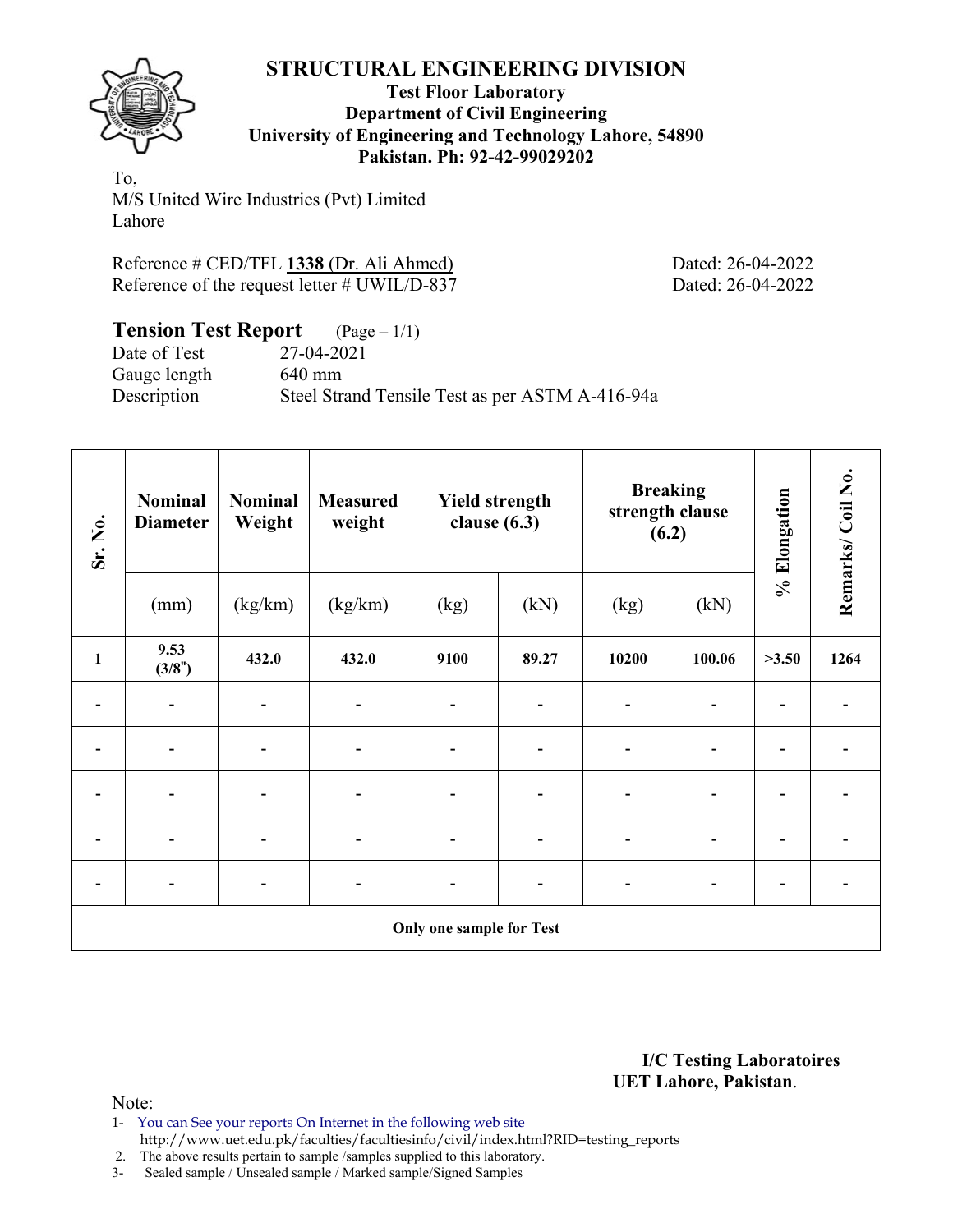

## **Test Floor Laboratory Department of Civil Engineering University of Engineering and Technology Lahore, 54890 Pakistan. Ph: 92-42-99029202**

To, Project Manager Zaheer Associates AR Developers & Town Planers Main Gate in Al-Rehman Commercial Centre Gujranwala

Reference # CED/TFL **1339** (Dr. Ali Ahmed) Dated: 26-04-2022 Reference of the request letter # Z.A/A.R/30-22 Dated: 26-04-2022

# **Tension Test Report** (Page -1/1) Date of Test 27-04-2022 Gauge length 8 inches Description Deformed Steel Bar Tensile and Ben;d Test as per ASTM-A615

| Sr. No.      | Weight                                        | Diameter/<br><b>Size</b> |                         |                | Area<br>$(in^2)$ | <b>Yield load</b> | <b>Breaking</b><br>Load                                         |         | <b>Yield Stress</b><br>(psi) |         | <b>Ultimate Stress</b><br>(psi) | Elongation     | % Elongation | Remarks                 |
|--------------|-----------------------------------------------|--------------------------|-------------------------|----------------|------------------|-------------------|-----------------------------------------------------------------|---------|------------------------------|---------|---------------------------------|----------------|--------------|-------------------------|
|              | $lbsft$                                       | Nominal<br>$(\#)$        | <b>Actual</b><br>(inch) | Nominal        | Actual           | (kg)              | (kg)                                                            | Nominal | <b>Actual</b>                | Nominal | <b>Actual</b>                   | (inch)         |              |                         |
| 1            | 0.370                                         | $\mathbf{3}$             | 0.372                   | 0.11           | 0.109            | 3000              | 5000                                                            | 60200   | 60720                        | 100200  | 101200                          | 1.10           | 13.8         |                         |
| $\mathbf{2}$ | 0.365                                         | $\overline{\mathbf{3}}$  | 0.370                   | 0.11           | 0.107            | 3100              | 5000                                                            | 62200   | 63640                        | 100200  | 102700                          | 1.00           | 12.5         | Mehboob<br><b>Steel</b> |
|              |                                               |                          |                         |                |                  |                   |                                                                 |         |                              |         | $\blacksquare$                  |                |              |                         |
|              |                                               |                          | $\blacksquare$          | $\blacksquare$ | ۰                |                   |                                                                 |         |                              |         | $\blacksquare$                  | $\blacksquare$ |              |                         |
|              |                                               |                          |                         |                | ۰                |                   |                                                                 |         |                              |         | $\blacksquare$                  | $\blacksquare$ |              |                         |
|              |                                               |                          |                         |                |                  |                   |                                                                 |         |                              |         |                                 | $\blacksquare$ |              |                         |
|              |                                               |                          |                         |                |                  |                   | Note: only two samples for tensile and one sample for bend test |         |                              |         |                                 |                |              |                         |
|              |                                               |                          |                         |                |                  |                   |                                                                 |         |                              |         |                                 |                |              |                         |
|              |                                               |                          |                         |                |                  |                   | <b>Bend Test</b>                                                |         |                              |         |                                 |                |              |                         |
|              | #3 Bar Bend Test Through 180° is Satisfactory |                          |                         |                |                  |                   |                                                                 |         |                              |         |                                 |                |              |                         |
|              |                                               |                          |                         |                |                  |                   |                                                                 |         |                              |         |                                 |                |              |                         |
|              |                                               |                          |                         |                |                  |                   |                                                                 |         |                              |         |                                 |                |              |                         |

**I/C Testing Laboratoires UET Lahore, Pakistan**.

- 1- You can See your reports On Internet in the following web site http://www.uet.edu.pk/faculties/facultiesinfo/civil/index.html?RID=testing\_reports
- 2. The above results pertain to sample /samples supplied to this laboratory.
- 3- Sealed sample / Unsealed sample / Marked sample/Signed Samples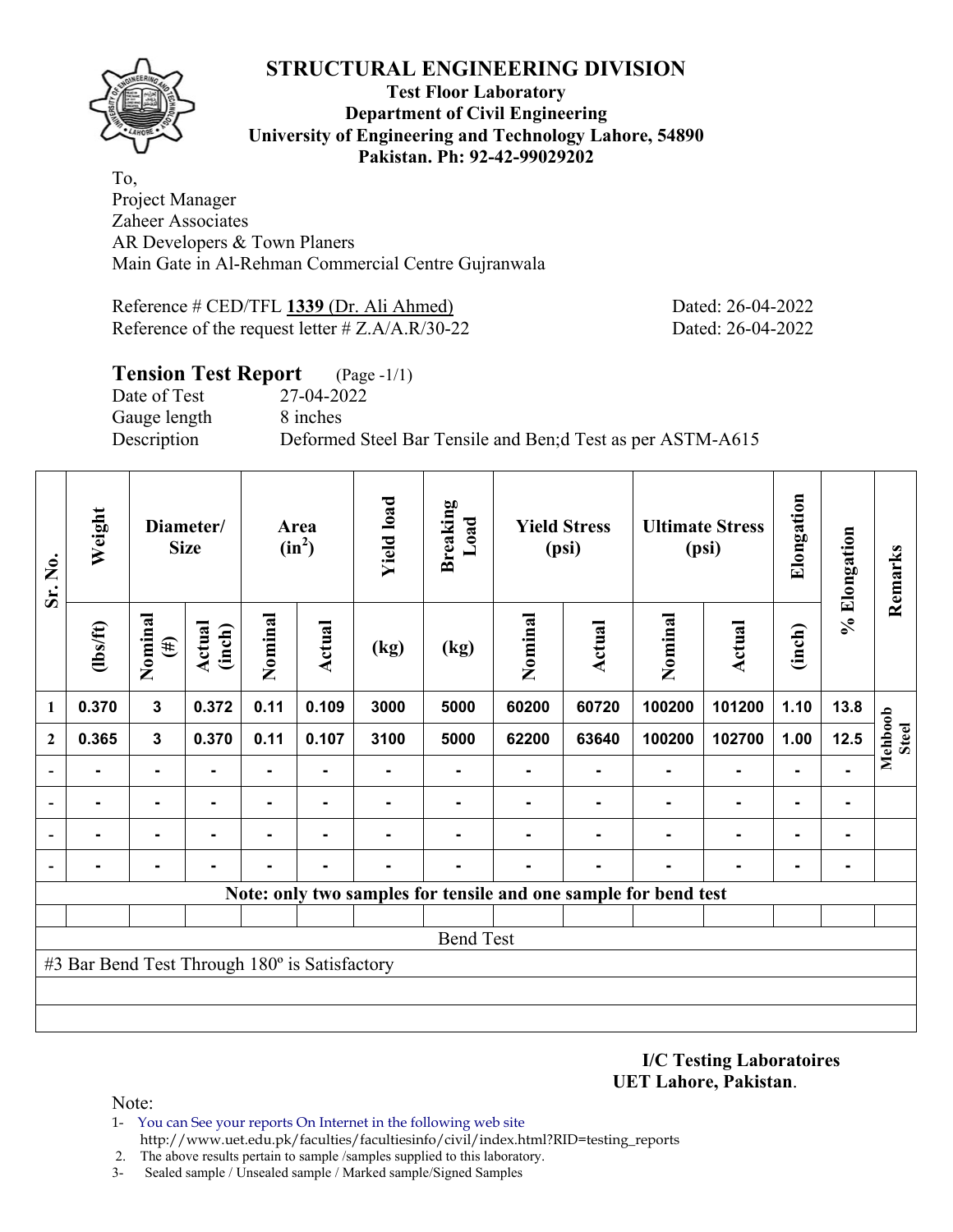

## **Test Floor Laboratory Department of Civil Engineering University of Engineering and Technology Lahore, 54890 Pakistan. Ph: 92-42-99029202**

To, Project Manager Zaheer Associates AR Developers & Town Planers Mosque in Al-Rehman Commercial Centre Gujranwala

Reference # CED/TFL **1340** (Dr. Ali Ahmed) Dated: 26-04-2022 Reference of the request letter # Z.A/A.R/29-22 Dated: 26-04-2022

# **Tension Test Report** (Page -1/1)

Date of Test 27-04-2022 Gauge length 8 inches

Description Deformed Steel Bar Tensile and Ben;d Test as per ASTM-A615

| Sr. No.                  | Weight                                        | Diameter/<br><b>Size</b> |                  | Area<br>$(in^2)$ |        | <b>Yield load</b> | <b>Breaking</b><br>Load | <b>Yield Stress</b><br>(psi) |               | <b>Ultimate Stress</b><br>(psi)                                |                | Elongation | % Elongation   | Remarks               |
|--------------------------|-----------------------------------------------|--------------------------|------------------|------------------|--------|-------------------|-------------------------|------------------------------|---------------|----------------------------------------------------------------|----------------|------------|----------------|-----------------------|
|                          | $\frac{2}{10}$                                | Nominal<br>$(\#)$        | Actual<br>(inch) | Nominal          | Actual | (kg)              | (kg)                    | Nominal                      | <b>Actual</b> | Nominal                                                        | <b>Actual</b>  | (inch)     |                |                       |
| 1                        | 0.367                                         | $\overline{\mathbf{3}}$  | 0.371            | 0.11             | 0.108  | 3200              | 5000                    | 64200                        | 65400         | 100200                                                         | 102200         | 0.80       | 10.0           | Moeez<br><b>Steel</b> |
| $\blacksquare$           |                                               | ٠                        |                  | $\blacksquare$   |        |                   | $\blacksquare$          | $\blacksquare$               |               |                                                                | ۰              |            |                |                       |
|                          |                                               | $\blacksquare$           |                  | ۰                | -      |                   |                         |                              |               |                                                                | $\blacksquare$ | ٠          | $\blacksquare$ |                       |
| $\overline{\phantom{a}}$ |                                               | -                        |                  |                  |        |                   |                         |                              |               |                                                                |                |            |                |                       |
| $\overline{\phantom{a}}$ |                                               | ۰                        |                  |                  |        |                   |                         |                              |               |                                                                |                |            | ۰              |                       |
| $\overline{\phantom{a}}$ |                                               | -                        |                  |                  |        |                   |                         |                              |               |                                                                |                |            |                |                       |
|                          |                                               |                          |                  |                  |        |                   |                         |                              |               | Note: only one sample for tensile and one sample for bend test |                |            |                |                       |
|                          |                                               |                          |                  |                  |        |                   |                         |                              |               |                                                                |                |            |                |                       |
|                          |                                               |                          |                  |                  |        |                   | <b>Bend Test</b>        |                              |               |                                                                |                |            |                |                       |
|                          | #3 Bar Bend Test Through 180° is Satisfactory |                          |                  |                  |        |                   |                         |                              |               |                                                                |                |            |                |                       |
|                          |                                               |                          |                  |                  |        |                   |                         |                              |               |                                                                |                |            |                |                       |
|                          |                                               |                          |                  |                  |        |                   |                         |                              |               |                                                                |                |            |                |                       |

**I/C Testing Laboratoires UET Lahore, Pakistan**.

Note:

1- You can See your reports On Internet in the following web site http://www.uet.edu.pk/faculties/facultiesinfo/civil/index.html?RID=testing\_reports

2. The above results pertain to sample /samples supplied to this laboratory.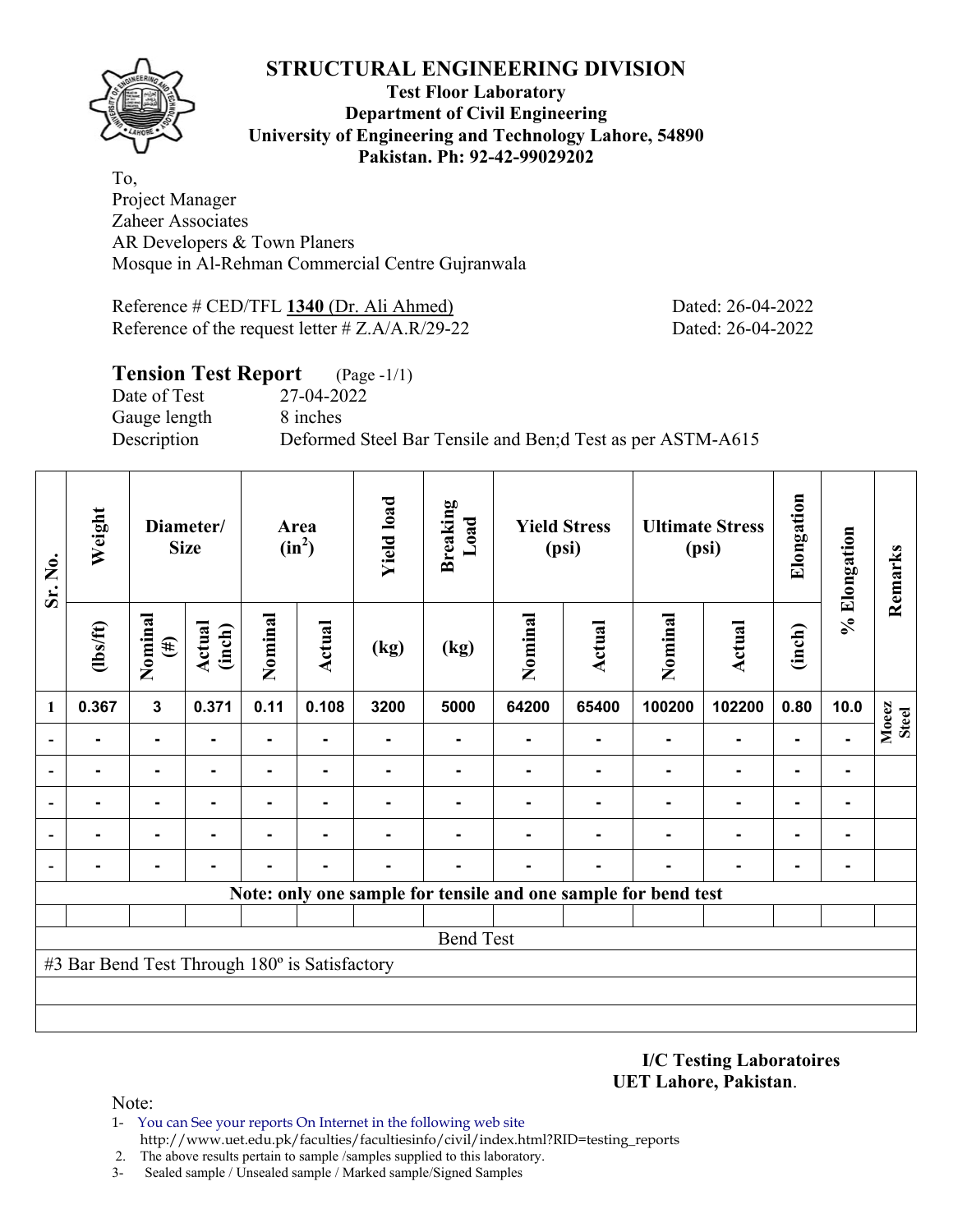**Test Floor Laboratory Department of Civil Engineering University of Engineering and Technology Lahore, 54890 Pakistan. Ph: 92-42-99029202** 

To, Senior Manager Projects - Civil Vision Packaging Volka Food International Limited Bahawalpur Road, Multan

Reference # CED/TFL **1343** (Dr. Ali Ahmed) Dated: 26-04-2022 Reference of the request letter # VFI/Civil/10 Dated: 26-04-2022

**Tension Test Report** (Page -1/1)

Date of Test 27-04-2022 Gauge length 8 inches

Description Deformed Steel Bar Tensile and Bend Test as per ASTM-A615

| Sr. No.                  | Weight         | Diameter/<br><b>Size</b><br>(inch) |                |         | Area<br>$(in^2)$ | <b>Yield load</b>                                   | <b>Breaking</b><br>Load                                         |         | <b>Yield Stress</b><br>(psi) |         | <b>Ultimate Stress</b><br>(psi) | Elongation | % Elongation | Remarks |
|--------------------------|----------------|------------------------------------|----------------|---------|------------------|-----------------------------------------------------|-----------------------------------------------------------------|---------|------------------------------|---------|---------------------------------|------------|--------------|---------|
|                          | $\frac{2}{10}$ | Nominal                            | <b>Actual</b>  | Nominal | <b>Actual</b>    | (kg)                                                | (kg)                                                            | Nominal | Actual                       | Nominal | <b>Actual</b>                   | (inch)     |              |         |
| 1                        | 0.376          | 3/8                                | 0.375          | 0.11    | 0.110            | 3500                                                | 4800                                                            | 70200   | 69860                        | 96200   | 95800                           | 1.00       | 12.5         |         |
| $\mathbf{2}$             | 0.377          | 3/8                                | 0.375          | 0.11    | 0.111            | 3300                                                | 4700                                                            | 66200   | 65700                        | 94200   | 93600                           | 1.10       | 13.8         |         |
| $\overline{\phantom{a}}$ |                |                                    |                |         |                  |                                                     |                                                                 |         |                              |         |                                 |            | -            |         |
| $\overline{\phantom{a}}$ | -              | $\blacksquare$                     |                |         |                  |                                                     |                                                                 |         |                              |         |                                 |            | ۰            |         |
| $\blacksquare$           |                | $\blacksquare$                     |                | ۰       | ۰                |                                                     |                                                                 |         |                              |         |                                 |            | -            |         |
| $\overline{\phantom{a}}$ |                | ۰                                  | $\blacksquare$ | ۰       | ۰                | -                                                   | ۰                                                               | Ξ.      | ۰.                           |         | $\blacksquare$                  | ۰          | ۰            |         |
|                          |                |                                    |                |         |                  |                                                     | Note: only two samples for tensile and one sample for bend test |         |                              |         |                                 |            |              |         |
|                          |                |                                    |                |         |                  |                                                     |                                                                 |         |                              |         |                                 |            |              |         |
|                          |                |                                    |                |         |                  |                                                     | <b>Bend Test</b>                                                |         |                              |         |                                 |            |              |         |
|                          |                |                                    |                |         |                  | 3/8" Dia Bar Bend Test Through 180° is Satisfactory |                                                                 |         |                              |         |                                 |            |              |         |
|                          |                |                                    |                |         |                  |                                                     |                                                                 |         |                              |         |                                 |            |              |         |
|                          |                |                                    |                |         |                  |                                                     |                                                                 |         |                              |         |                                 |            |              |         |

**I/C Testing Laboratoires UET Lahore, Pakistan**.

- 1- You can See your reports On Internet in the following web site http://www.uet.edu.pk/faculties/facultiesinfo/civil/index.html?RID=testing\_reports
- 2. The above results pertain to sample /samples supplied to this laboratory.
- 3- Sealed sample / Unsealed sample / Marked sample/Signed Samples